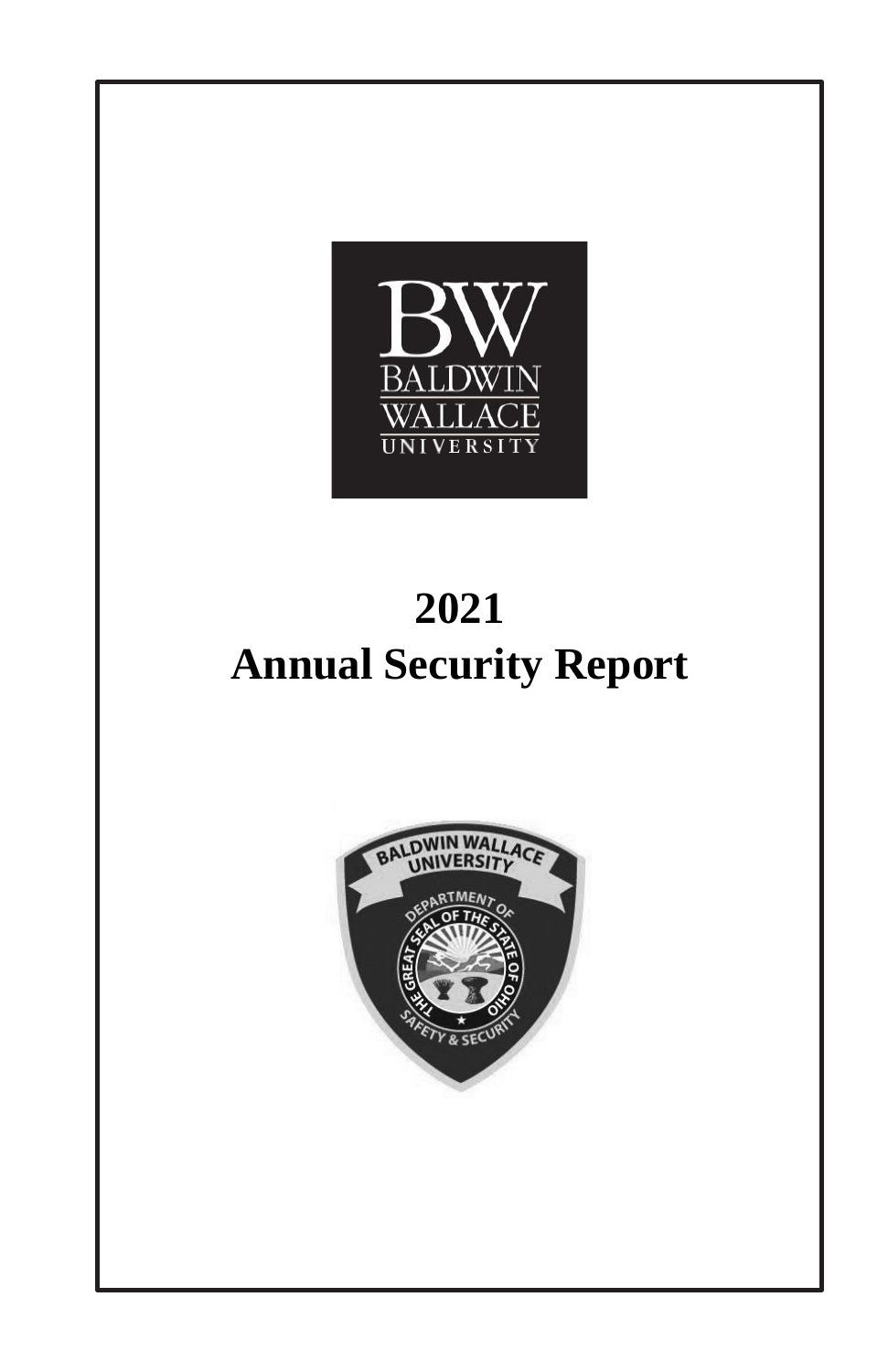### **Department Information 2021**

The crime and fire statistics that are displayed below are for the years of 2018, 2019 and 2020. This follows the Federal Department of Education's guidelines for the publishing of crime and fire data, by October 1st, for the previous three years. These crime and fire statistics can also be viewed on the Department of Education's website at [http://ope.ed.gov/security/.](http://ope.ed.gov/security/)

Education is the best defense against becoming a victim. The Department of Safety and Security is prepared to make this campus as safe an environment for learning, working and living as possible; however, we can only be truly effective with your cooperation. This booklet is designed to give you the information you need to protect yourself, your property and your peers. It also describes some of the many services you may find valuable during your time here at Baldwin Wallace University.

Crime is a fact of life. Crimes occur everywhere and to all types of people. Members of a college community are not sheltered from criminal activity. Baldwin Wallace University has been fortunate that the incidence of crime in this area is low and that violent crimes seldom occur. However, members of the BW community must take an active role in preventing crimes and violent acts. If a crime does occur, it is imperative that the victim promptly report it to the Department of Safety and Security. The safety and security of Baldwin Wallace University is the responsibility of everyone, not just the department that bears it's name.

# *The Department of Safety and Security*

The Department is coordinated by the Director of Safety and Security, Gary Black, and is comprised of one full-time investigator, three full-time security supervisors, four full-time security officers, part-time security officers and one secretary.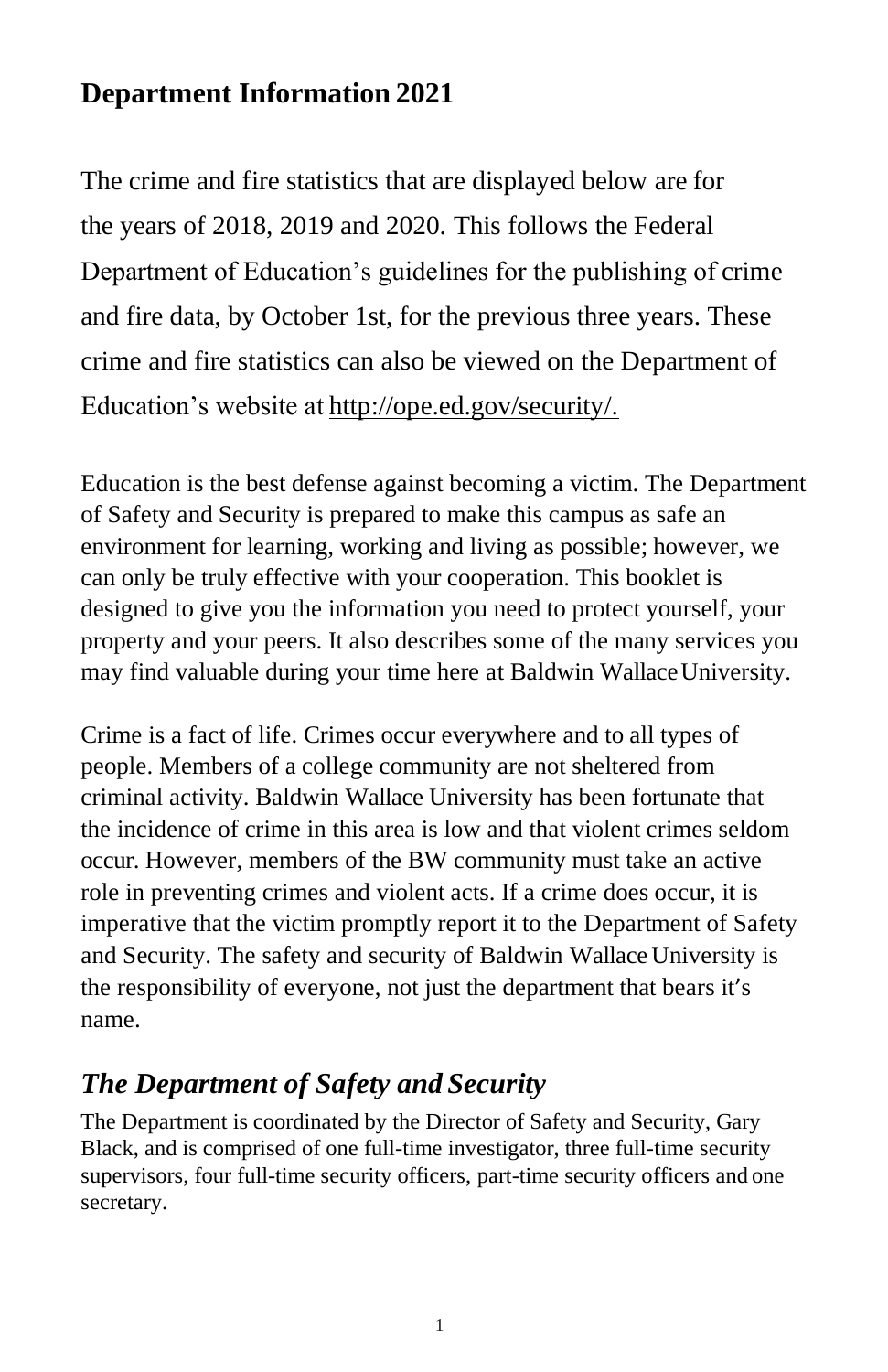Berea Police Officers are also employed by Baldwin Wallace Safety and Security to patrol the campus during the school year and to work special events throughout the year. These officers act in their capacity as Berea Police Officers with arrest authority while patrolling campus and working special events. The officers wear Berea Police uniforms and operate Berea Police vehicles while working for Baldwin Wallace.

Baldwin Wallace has had an excellent relationship with the Berea Police for many years. In 1993, the Safety and Security Department entered into a "memorandum of understanding" with the Berea Police. This agreement states that BW Safety and Security will provide the Berea Police Detective Bureau with information regarding "all felony crimes...and all instances of serious physical injury to victims occurring on Baldwin Wallace University property during the previous 24 hours." This agreement also states that Safety and Security will deliver copies of incident reports involving "misdemeanor arrests and crimes of interest" to the Berea Police. The Berea Police also agree to provide Safety and Security with the aforementioned information and reports within 24 hours. Both departments also agree to conduct themselves in a professional and courteous manner when assisting each other in any investigation.

### *How to Contact Us*

The Department of Safety and Security is located on the first floor of the Tudor House at 296 Beech Street (across from Findley Hall). The Department provides service 24 hours a day, seven days a week, including holidays and breaks. In an emergency, contact the Department by dialing 2000 from any campus telephone or 440-826-2000 from a non-campus telephone. For non-emergency service, the department can be contacted at 2336. A courteous dispatcher will always be on duty to answer your call and to dispatch an officer to your location.

Emergency telephones are located:

- at the Recreation Center parking lot
- by the exterior elevator of the Student Activities Center
- at the west side of the ILR Building, 325 Front Street
- at the west side of Harding Hall, 77 Bagley Road
- at the BW parking lot at the corner of Bagley Road and Berea Street
- at the northeast sidewalk of the Kleist Center for Arts and Drama
- between Dietsch and Klein halls

These phones dial directly to the Department of Safety and Security.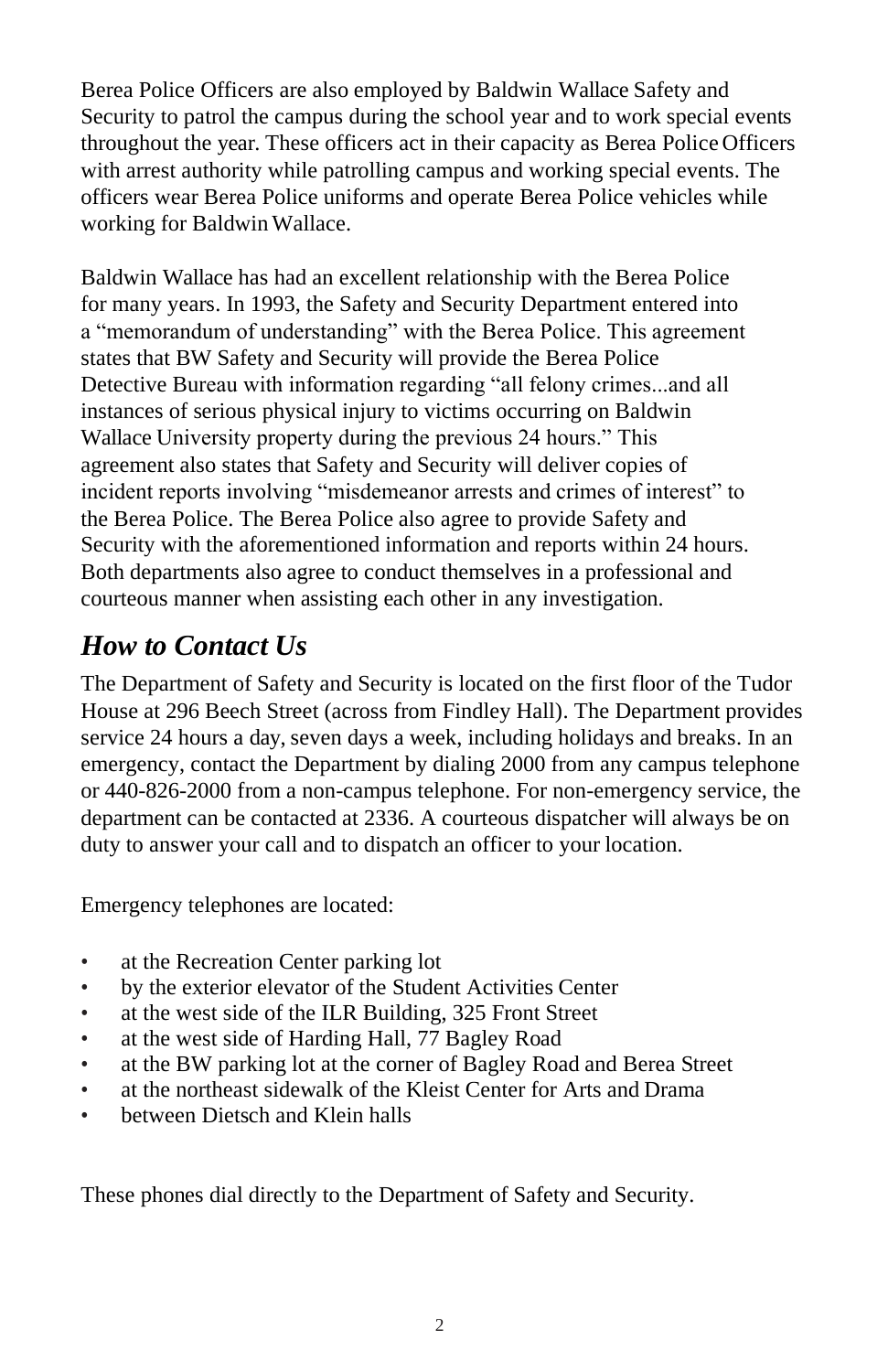### *Emergency Response to an Active Shooter*

Current events at U.S. schools have made us all increasingly aware that the improbable occurrence of an active shooter event can happen anywhere, at any time. BW has actively planned for many types of emergencies, including a campus response to an active shooter. Below are some of the actions that BW, the Berea Police Department, and the Southwest Enforcement Bureau will take in response to a report of an active shooter:

- **1. The Berea Police:** The Berea Police Department serves and protects BW and the City of Berea. The police station is located in the Berea Commons, just southeast of BW's Conservatory and the Berea Townhouse Apartments. Armed police officers could arrive on campus within a couple of minutes of receiving a 911 call. These officers are trained to make entry into a facility with a minimal number of officers and confront an active shooter.
- **2. The Southwest Enforcement Bureau (SEB):** The Southwest Enforcement Bureau is a multi-jurisdictional SWAT team that serves southwest Cuyahoga County. SEB is made up of approximately 40 police officers from 18 surrounding suburbs (including Berea, Middleburg Heights, Olmsted Falls and Strongsville), and includes tactical members, bomb technicians, hostage negotiators, snipers and medics. SEB is equipped with a bomb truck with explosive container, an armored vehicle which can be used to deliver a team or rescue victims, and a \$300,000 command post. They are trained in responding to barricaded subjects, hostage situations, crowd control, and area searches for lost people and children. SEB officers on duty at the time of an incident could arrive on campus within minutes.
- **3. Emergency Communications:** BW has several ways to communicate emergency information to the campus community. Some are listed below:
	- a. As part of BW's ongoing commitment to campus safety, BW has launched RAVE Guardian, a free mobile app that turns any smartphone into a personal safety device. By downloading this free safety app, students and faculty can enhance their personal safety both on and off campus.

With Guardian, users can create profiles of information about themselves, and invite family and friends to their safety network. When needed, the user can request one or more of their Guardians to virtually walk with them on or off campus. It's like having an emergency blue light system and a trusted friend with you at all times.

How does the RAVE Guardian App work?

Register and set up an account: Users can add their name, campus address, medical notes and other pertinent information for campus safety in case of emergency.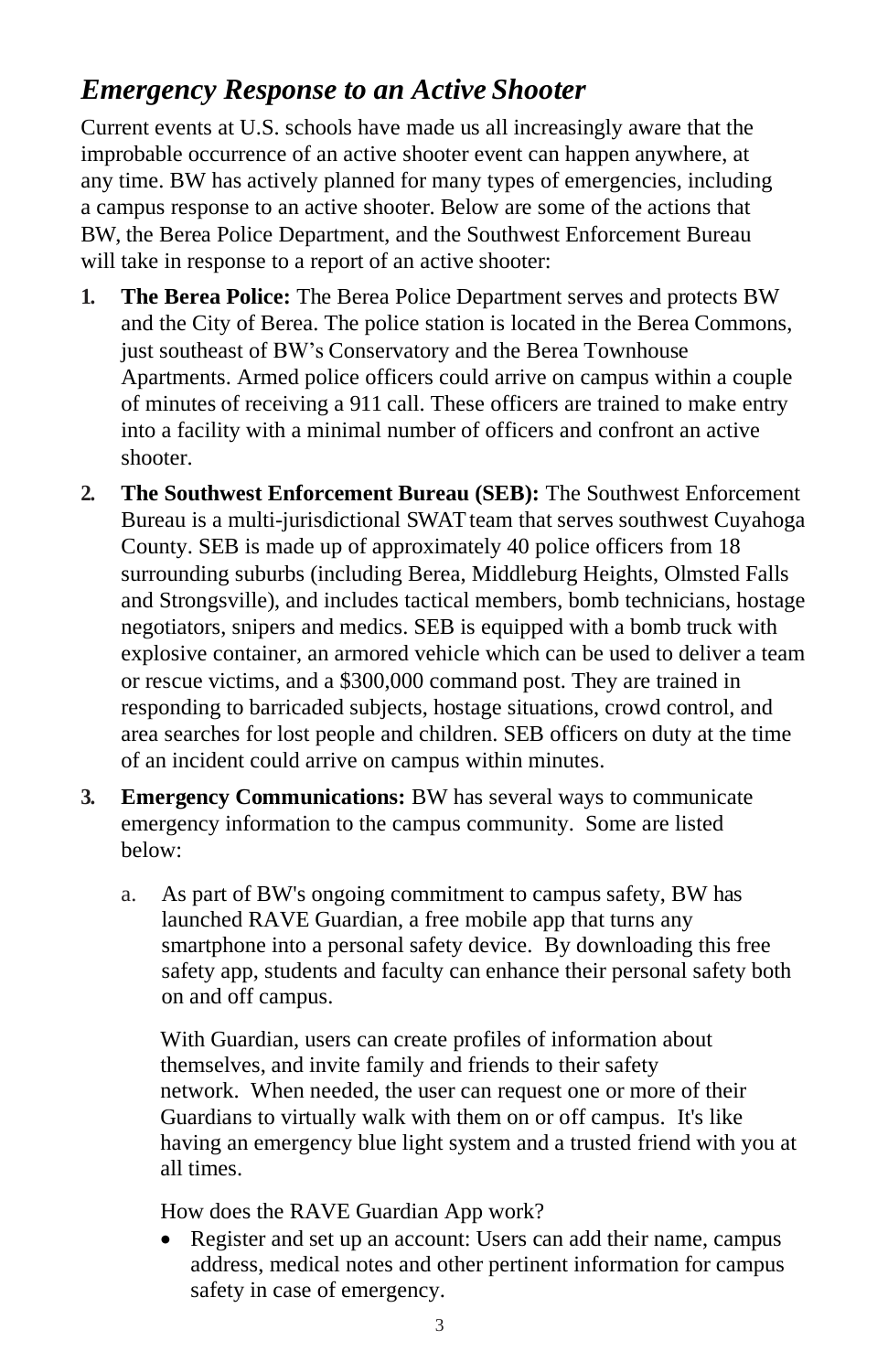- Easy Emergency Communication: In an emergency, a one button call to campus safety officials will display the users Guardian profile and current location.
- Add & Message Guardians: By adding roommates, friends, and family to their network, users can feel safer when walking alone, on or off campus. Guardians can also be messaged directly through the app.
- Set a Safety Timer: In the evet a student feels unsafe, they can set a timer with their current location, indicating where they are going and when they should arrive. In the event they do not make it there and de-activate the timer, Guardians or campus safety will be immediately alerted.
- Send Anonymous Tips: See something, say something. The app allows users to anonymously text suspicious activity to the Department of Safety and Security, including photos.

The safety of our students and staff is our top priority at BW. The RAVE Guardian App allows each one of our campus members to be proactive about their safety and help keep themselves, as well as their friends safer. We encourage everyone to download and register with the RAVE Guardian app.

- b. Classroom Emergency Phones: Each classroom has an emergency phone from which students and professors can dial 911 and/or BW Safety and Security. BW recommends that you use these phones if you have an emergency in your classroom. These phones send an exact location to the BW S&S Dispatcher's computer so officers will know your location. Note: your cell phone can only give an approximate location in the county from where you are calling.
- c. Emergency Text Messaging: BW has contracted with "RAVE Communications" to have the capability to send an emergency text message to all cell phones that have been registered by faculty, staff and students with BW's Telecommunications Department. Several BW departments have the ability to send an emergency message at any time, including the Office of the President, University Relations, Telecommunications, and the Department of Safety and Security. A brief text message will be sent during an on-going event that has a significant risk to the safety of the BW community. An emergency text message would normally include a description of the type of emergency, the location of the event, and how you should proceed to protect yourself. The message may also contain information regarding locations to which you should evacuate in the event of a campus emergency requiring an evacuation of everyone on campus.
- d. Campus Information Television Monitors: These monitors can be coordinated with our emergency text messages to display emergency information during a crisis.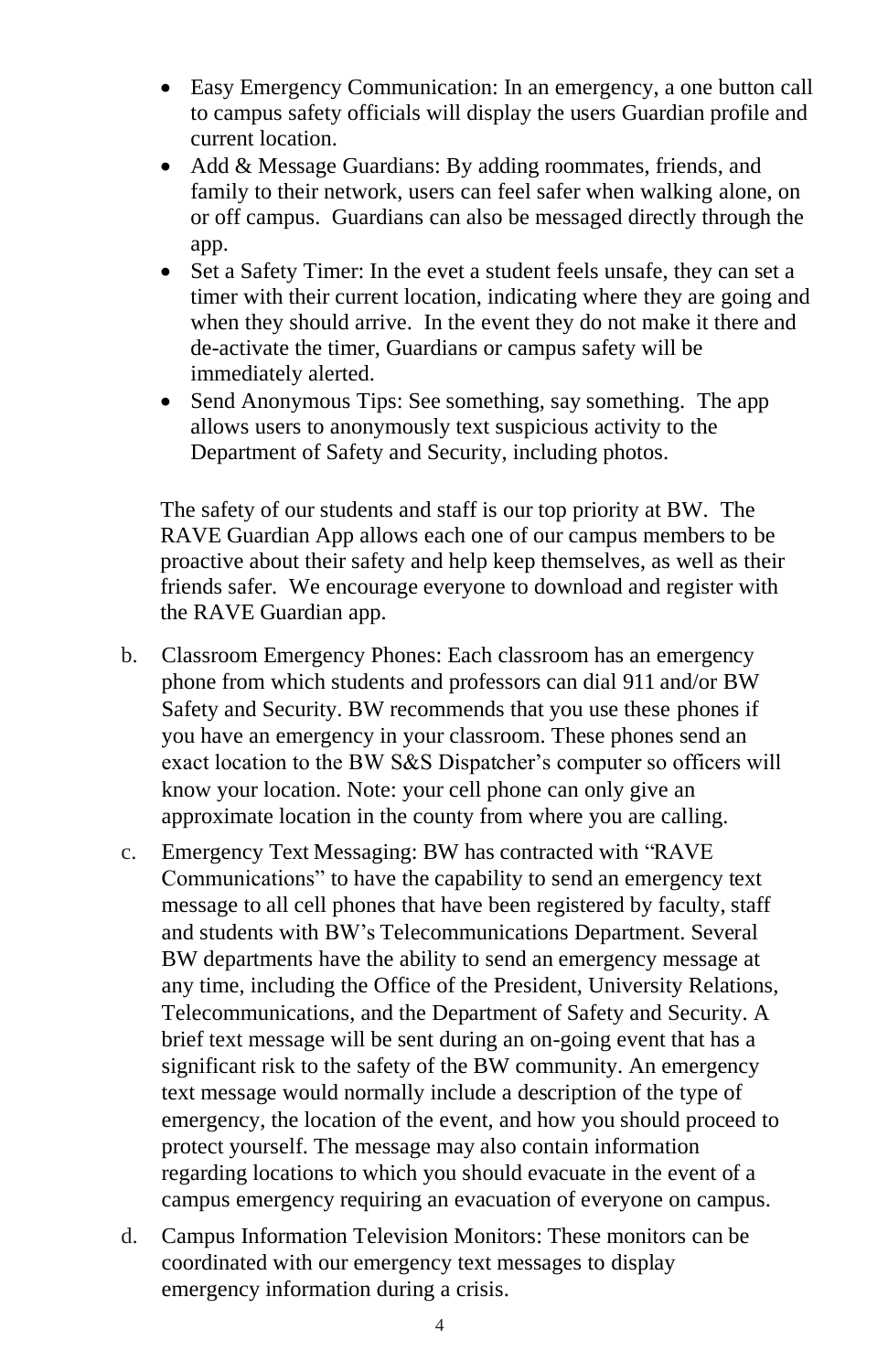- e. BW Email: All faculty, staff and students who have a BW email address will be contacted with updates during an active shooter event. Several departments have the ability to send mass emails to all students, faculty and staff, including the Department of Safety and Security.
- **4. Card Access Control:** Safety and Security has the ability to control any of the card access doors on BW's campus. Doors can be immediately unlocked, secured (allowing for access with BW I.D. if the privilege was granted), and locked-out (no access by anyone regardless of access privileges). BW has been adding new card access equipment to existing facilities each year, and all new facilities are equipped with card access doors.

#### *Personal Response to an Active Shooter*

*Note: The excerpt below was taken from the U.S. Department of Homeland Security's "Active Shooter – How to Respond" booklet. Here is a link to the complete booklet on the U.S.D.H.S webpage: [http://www.dhs.gov/xlibrary/assets/active\\_shooter\\_booklet.pdf](http://www.dhs.gov/xlibrary/assets/active_shooter_booklet.pdf)* Good practices for coping with an active shooter situation

- Be aware of your environment and any possible dangers
- Take note of the two nearest exits in any facility you visit
- If you are in an office, stay there and secure the door
- If you are in a hallway, get into a room and secure the door
- As a last resort, attempt to take the active shooter down. When the shooter is at close range and you cannot flee, your chance of survival is much greater if you try to incapacitate him/her.

#### CALL 911 WHEN IT IS SAFE TO DO SO!

#### *How to Respond When an Active Shooter Is inYour Vicinity*

Quickly determine the most reasonable way to protect your own life. Remember that students, faculty and staff are likely to follow the lead of employees and managers during an active shooter situation.

#### **1. Evacuate**

If there is an accessible escape path, attempt to evacuate the premises. Be sure to:

- Have an escape route and plan in mind
- Evacuate regardless of whether others agree to follow
- Leave your belongings behind
- Help others escape, if possible
- Prevent individuals from entering an area where the active shooter may be
- Keep your hands visible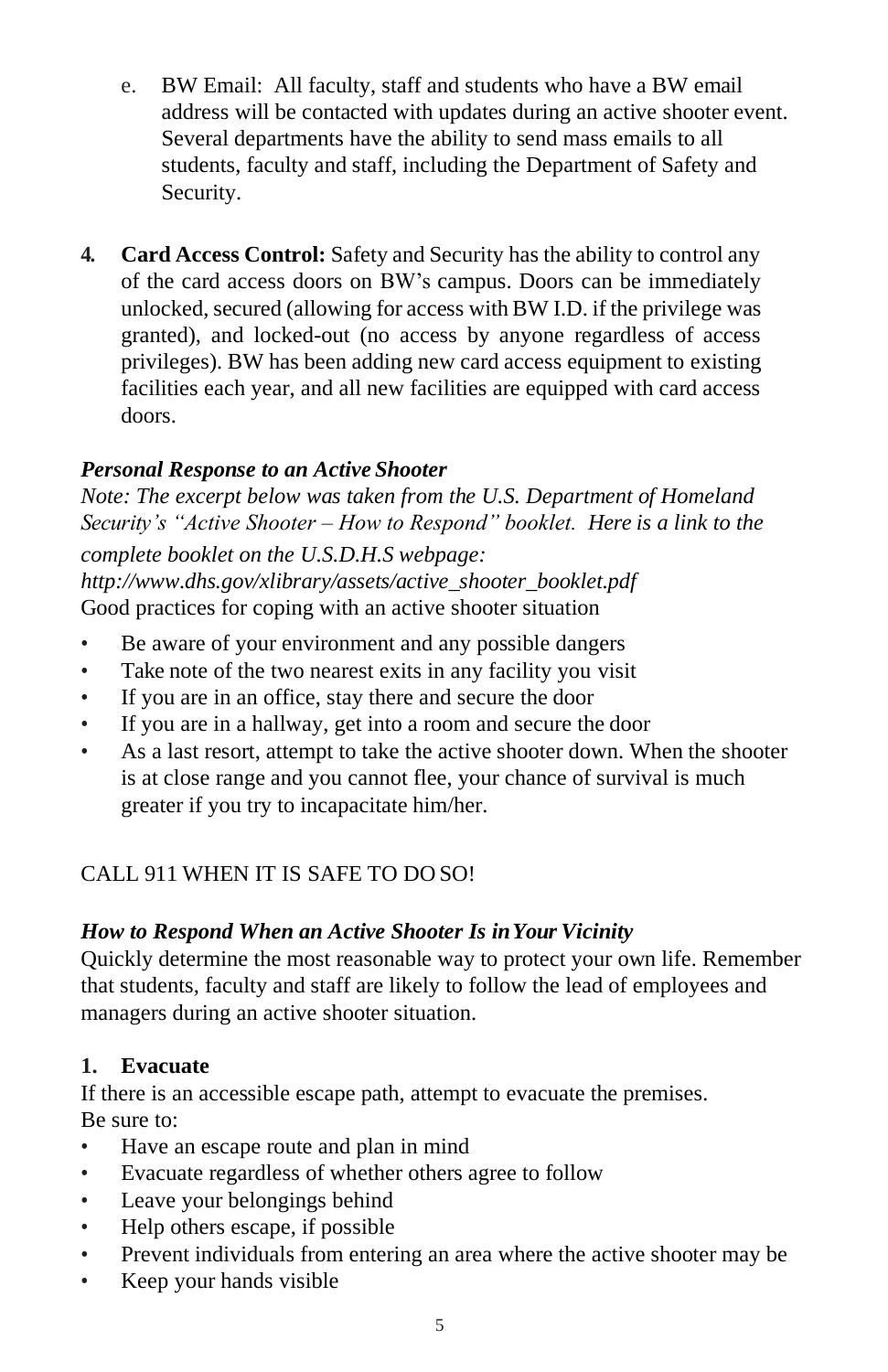- Follow the instructions of any police officers
- Do not attempt to move wounded people
- Call 911 when you are safe

#### **2. Hide out**

If evacuation is not possible, find a place to hide where the active shooter is less likely to find you. Your hiding place should:

- Be out of the active shooter's view
- Provide protection if shots are fired in your direction (i.e., an office with a closed and locked door)
- Not trap you or restrict your options for movement

To prevent an active shooter from entering your hiding place:

- Lock the door
- Blockade the door with heavy furniture

If the active shooter is nearby:

- Lock the door
- Silence your cell phone and/or pager
- Turn off any source of noise (i.e., radios, televisions)
- Hide behind large items (i.e., cabinets, desks)
- Remain quiet

If evacuation and hiding out are not possible:

- Remain calm
- Dial 911, if possible, to alert police to the active shooter's location
- If you cannot speak, leave the line open and allow the dispatcher to listen

#### **3. Take action against the active shooter**

As a last resort, and only when your life is in imminent danger, attempt to disrupt and/or incapacitate the active shooter by:

- Acting as aggressively as possible against him/her
- Throwing items and improvising weapons
- Yelling
- Committing to your actions

# *Drug, Alcohol and Weapons Policies*

Campus patrol officers enforce laws regulating underage drinking, the use of controlled substances and possession of weapons. The consumption and possession of alcoholic beverages in residence halls, while strongly discouraged, is restricted to the individual rooms of those students who are at least 21 years of age, which is Ohio's legal drinking age. The consumption and possession of alcoholic beverages is prohibited in David Commons and North Hall, where first year students reside. Baldwin Wallace University prohibits the use, possession, sale, manufacture or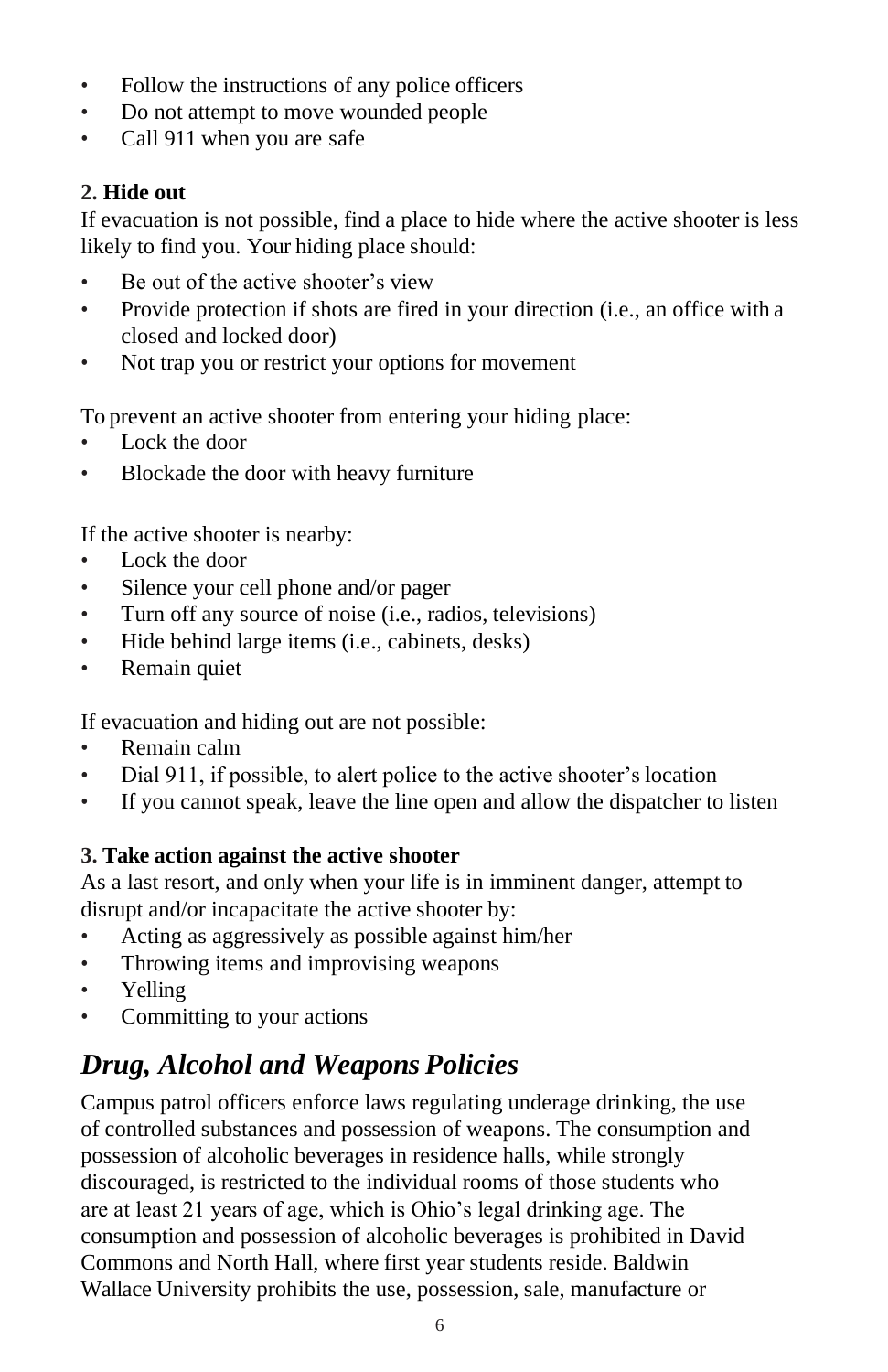distribution of illegal drugs on campus. Intentional use, possession or sale of firearms or other dangerous weapons by students is strictly forbidden and is a violation of University policy.

# *The Campus Escort Service*

A walking escort service is available at any time for the safety of anyone on the campus, particularly during the evening hours. Simply dial 2336 from any campus phone, and advise the dispatcher of your current location and your destination. A Safety and Security Officer or astudent auxiliary will be dispatched by two-way radio to your location and will walk with you to any campus building or parking lot.

# *Crime Prevention*

Crime Prevention is important to our success. Our philosophy is one of eliminating or minimizing criminal opportunities whenever possible and encouraging students, faculty and staff to be responsible for their own safety and security.

Through a campus crime prevention program, the community can increase its ability to recognize crime and safety risks, and learn methods that prevent opportunities, which allow crimes to occur. The Department offers a number of programs to help educate the college community. Current subjects include:

- **• Basic Residence Hall Security:** This program covers residence hall security with an emphasis on safety precautions and crime prevention measures.
- **• Operation Identification:** This is a theft prevention program in which participants learn to identify situations that create opportunity for theft, and to take measures to prevent such situations from occurring. Participants have the opportunity to create a record of personal valuables such as electronic devices and TVs and mark those items using an engraving tool. Bicycle owners may also contact the Safety and Security Office to make an appointment to have their bike engraved.
- **• Sexual Assault Response Team:** The Sexual Assault Response Team is responsible for coordinating sexual assault prevention and education efforts on campus. They can be reached by contacting the Counseling Center at 440-826-2180, or the Health Center at 440-826-2178.
- **• Customized Programming:** Upon request, other safety and security topics can be incorporated into a crime prevention presentation. To schedule a program, contact the department during office hours at 440-826-2336.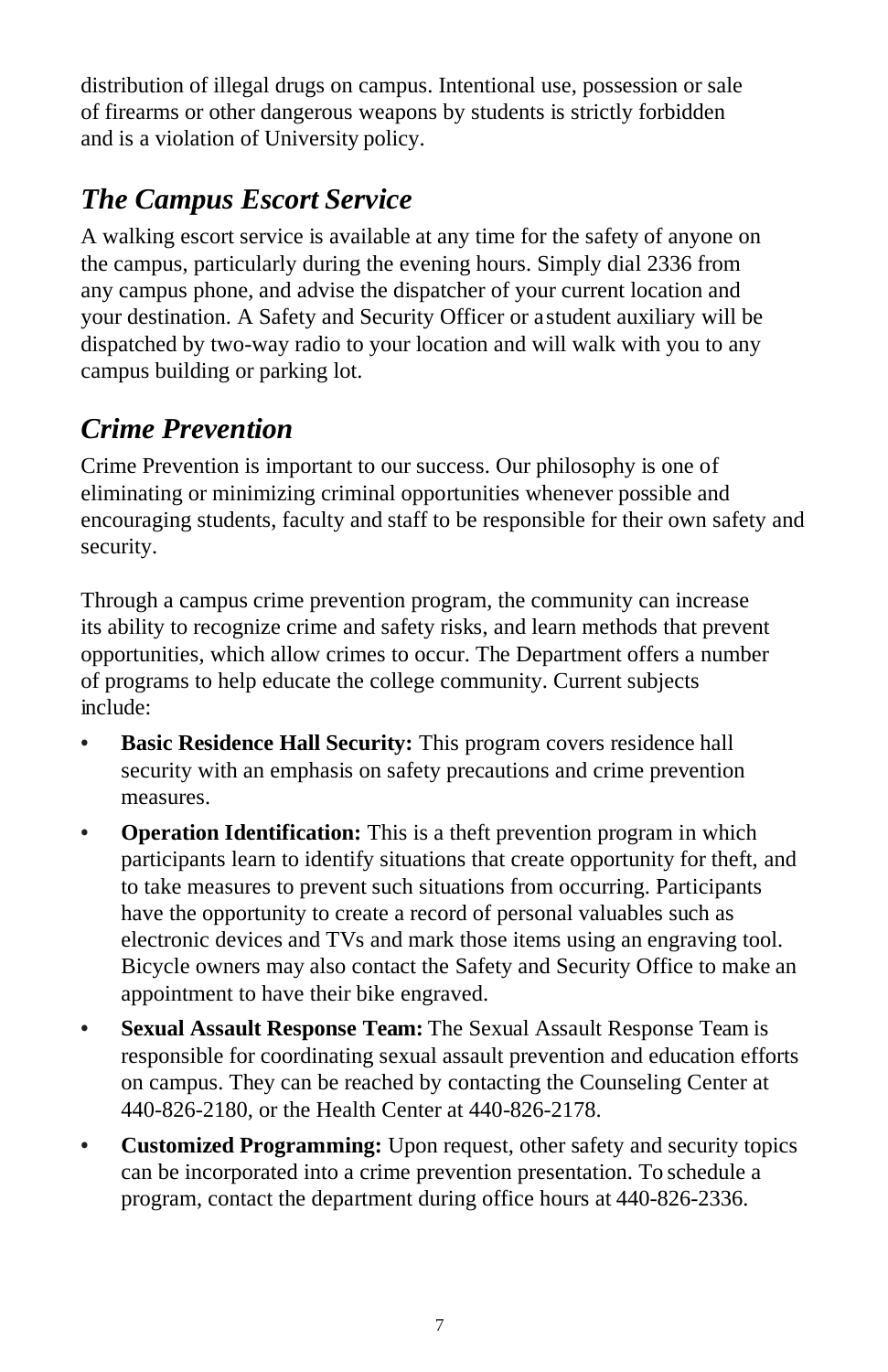# *Community Standards of Conduct*

Baldwin Wallace University (BW) is committed to academic and administrative excellence reflecting the highest standards of collegiality, personal integrity and ethical behavior. Therefore, BW requires that all members of the university community and its guests be treated with dignity and respect. BW's Community Standards of Conduct Policy (CSC) has been established to assist all members of the university community—students, faculty and staff—in determining and applying appropriate conduct in performing their diverse roles. The university's mission to assist students with their preparation to become caring, compassionate citizens can only be accomplished in a learning community where each member values, endorses and models the following principles.

**Respect for Persons:** All members of our university community will treat others equitably, honestly and with respect by exercising courtesy, consideration and responsiveness, and by avoiding behavior that might reasonably be perceived as harassing, bullying, belittling or intimidating.

**Integrity:** All members of our university community will exhibit personal honesty and uncompromising integrity in fulfilling university-related activities on and off-campus.

**Diligence and Professionalism:** All members of our campus community will carry out their duties in a professional and conscientious manner. They will make and implement official decisions faithfully and impartially. Each member of our community will pursue continuous improvement through lifelong learning with the goal of achieving the highest possible standards of performance and service.

**Stewardship:** All members of our university community have an obligation to effectively and efficiently use the university's property, facilities and financial resources for legitimate university purposes, including maintaining security over those assets.

### **Respect for the Law and the University's Governance System:**

All members of our university community will support the university's mission, observe university policies and regulations, and adhere to all local, state and federal laws.

The Baldwin Wallace University Community Standards of Conduct policy has been endorsed by the President's Council. All officers, students, faculty and staff of Baldwin Wallace University are expected to support the policy as a condition of affiliation with the University. Issues arising from this policy will be addressed through resolution procedures contained in the Faculty Manual, Employee Handbook and the Student Handbook.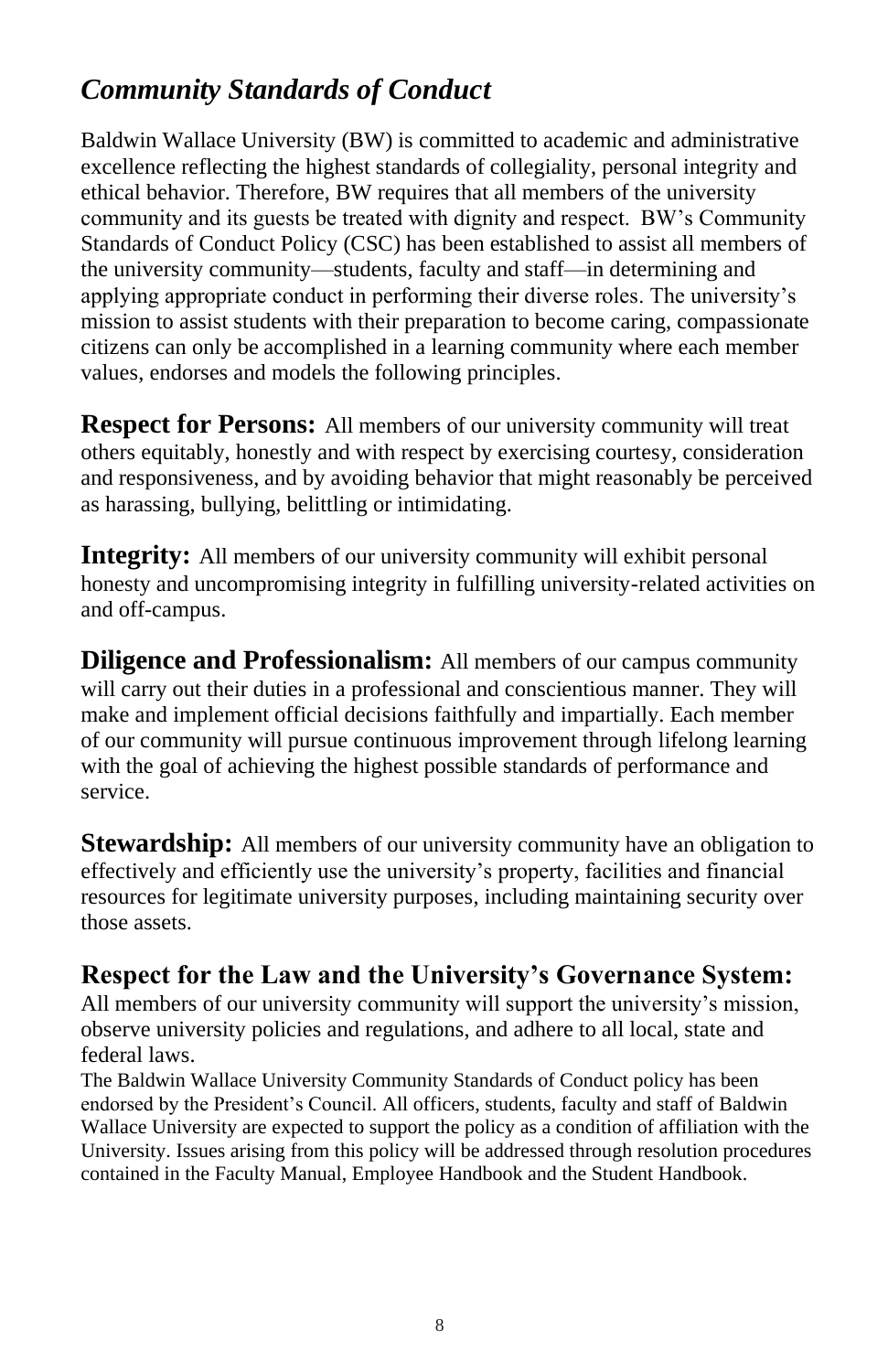# *Sexual Misconduct Policy*

Baldwin Wallace University (BW) seeks to "assist students in their preparation to become contributing, compassionate citizens of an increasingly global society and encourages their pursuit of personal and professional excellence" (University Mission Statement). As a strategy to support this aim, BW seeks to build a **Community of Trust** by facilitating and supporting activities which serve to promote **Civility**, enhance **Cultural Competence** and articulate standards of **Conduct**. Trust allows us to freely seek the full benefits of membership in the BW learning community. Trust is eroded and replaced with apprehension and suspicion when members of the community have their rights to live, learn, and work in an environment free from harassment and violence violated. To this end, this policy is designed to articulate University expectations and standards of conduct related to interpersonal interactions that are gender based and/or of a sexual nature. It is also a resource to inform the community of our commitment to significant efforts to prevent the occurrence of and respond effectively to acts of sexual misconduct.

Sexual misconduct often exploits a relationship between individuals of unequal power and authority (for example, the relationship between an employee and a supervisor or between a student and a teacher), but may also occur between social and professional peers. Sexual misconduct may involve the behavior of a person of either gender against a person of the opposite or same gender. Sanctions for sexual misconduct range from warnings and mandatory education about sexual misconduct issues to dismissal or termination, depending on the seriousness and frequency of the behavior.

#### SEXUAL MISCONDUCT OFFENSES INCLUDE, BUT NOT LIMITED TO:

- 1. Sexual Harassment
- 2. Non‐Consensual Sexual Contact (or attempts to commit same)
- 3. Non‐Consensual Sexual Intercourse (or attempts to commit same)
- 4. Sexual Exploitation

#### *1. SEXUAL HARASSMENT:*

Sexual Harassment is unwelcome, sex or gender‐based verbal or physical conduct that is sufficiently severe, persistent and/or pervasive. When these behaviors have the effect of unreasonably interfering with, denying, or limiting someone's ability to participate in or benefit from the University's educational programs and/or activities, or fulfill their work responsibilities, it is in violation of this policy. Sexual harassment can be based on power differentials (quid pro quo), the creation of a hostile environment, or retaliation.

Examples include, but are not limited to: an attempt to coerce an unwilling person into a sexual relationship; to repeatedly subject a person to egregious, unwelcome sexual attention; to punish a refusal to comply with a sexual based request; to condition a benefit on submitting to sexual advances; sexual violence; intimate partner violence; stalking; gender‐based bullying.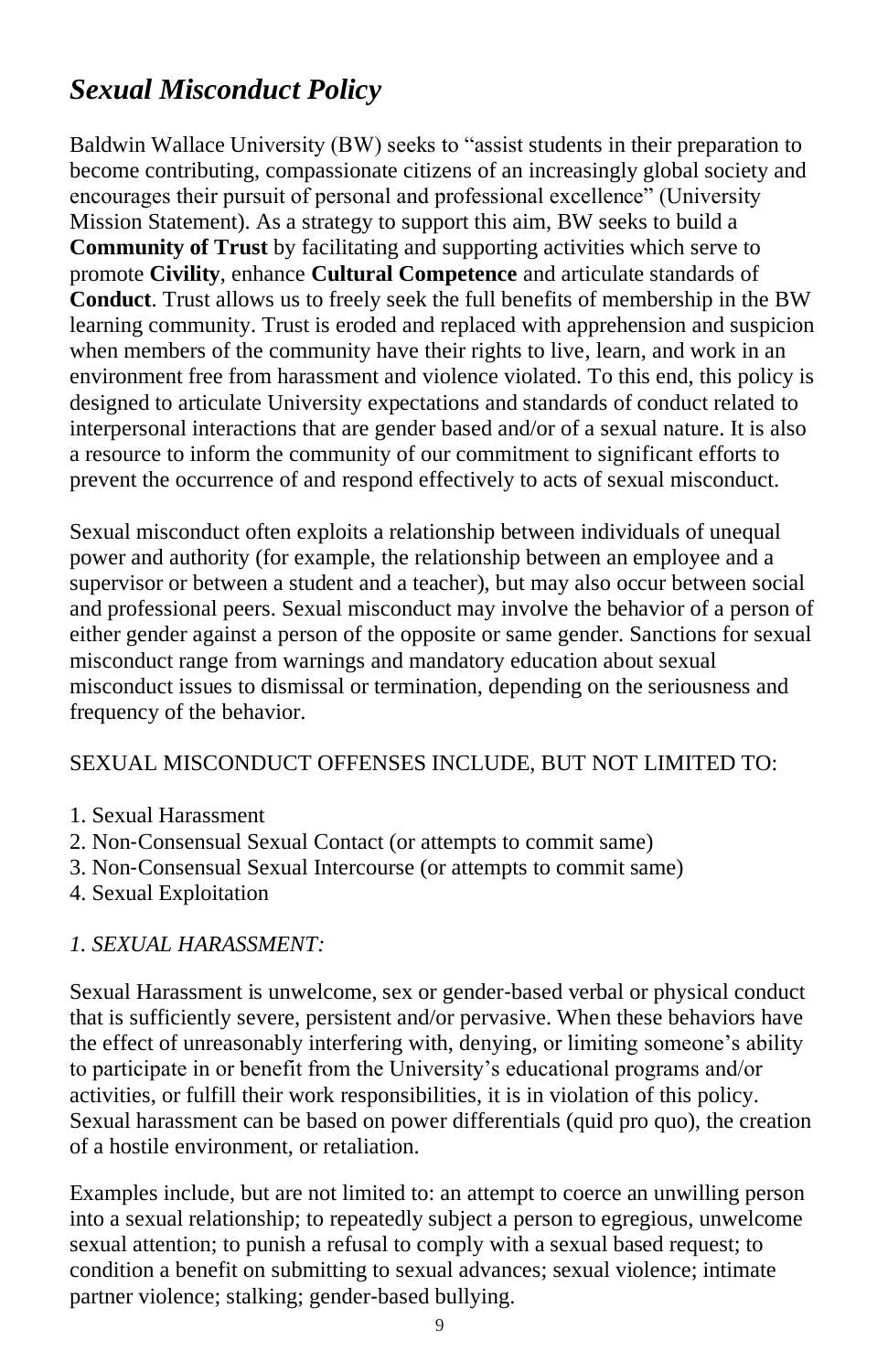#### Three Types of Sexual Harassment Further Defined

- A. Hostile Environment includes any situation in which there is unwelcome harassing conduct that is sufficiently severe, pervasive and objectively offensive that it alters the conditions of employment or limits, interferes with or denies educational benefits or opportunities, from both a subjective (the alleged victim's) and an objective (reasonable person's) viewpoint. The determination of whether an environment is unlawfully "hostile" must be based on all of the circumstances. These circumstances could include:
	- 1. The frequency of the conduct;
	- 2. The nature and severity of the conduct;
	- 3. Whether the conduct was physically threatening;
	- 4. Whether the conduct was humiliating;
	- 5. The effect of the conduct on the alleged victim's mental or emotional state;
	- 6. Whether the conduct was directed at more than one person;
	- 7. Whether the conduct arose in the context of other discriminatory conduct;
	- 8. Whether the conduct unreasonably interfered with the alleged victim's educational or work performance;
	- 9. Whether the statement is a mere utterance of an epithet which engenders offense in an employee or student, or offends by mere discourtesy or rudeness;
	- 10. Whether the speech or conduct deserves the protections of academic freedom or the 1st Amendment;
	- 11. Whether the conduct was welcome.
- B. Quid pro quo sexual harassment exists when there are:
	- 1. Unwelcome sexual advances, requests for sexual favors or other verbal or physical conduct of a sexual nature; coupled with
	- 2. Submission to or rejection of such conduct which results in adverse educational or employment action.
- C. Retaliatory harassment is any adverse employment or educational action taken against a person because of the person's participation in a complaint or investigation of discrimination or sexual misconduct.

#### *2. NON*‐*CONSENSUAL SEXUAL CONTACT:*

Non‐Consensual Sexual Contact is any intentional sexual touching, however slight, with any object, by a person upon a person that is without consent and/or by force.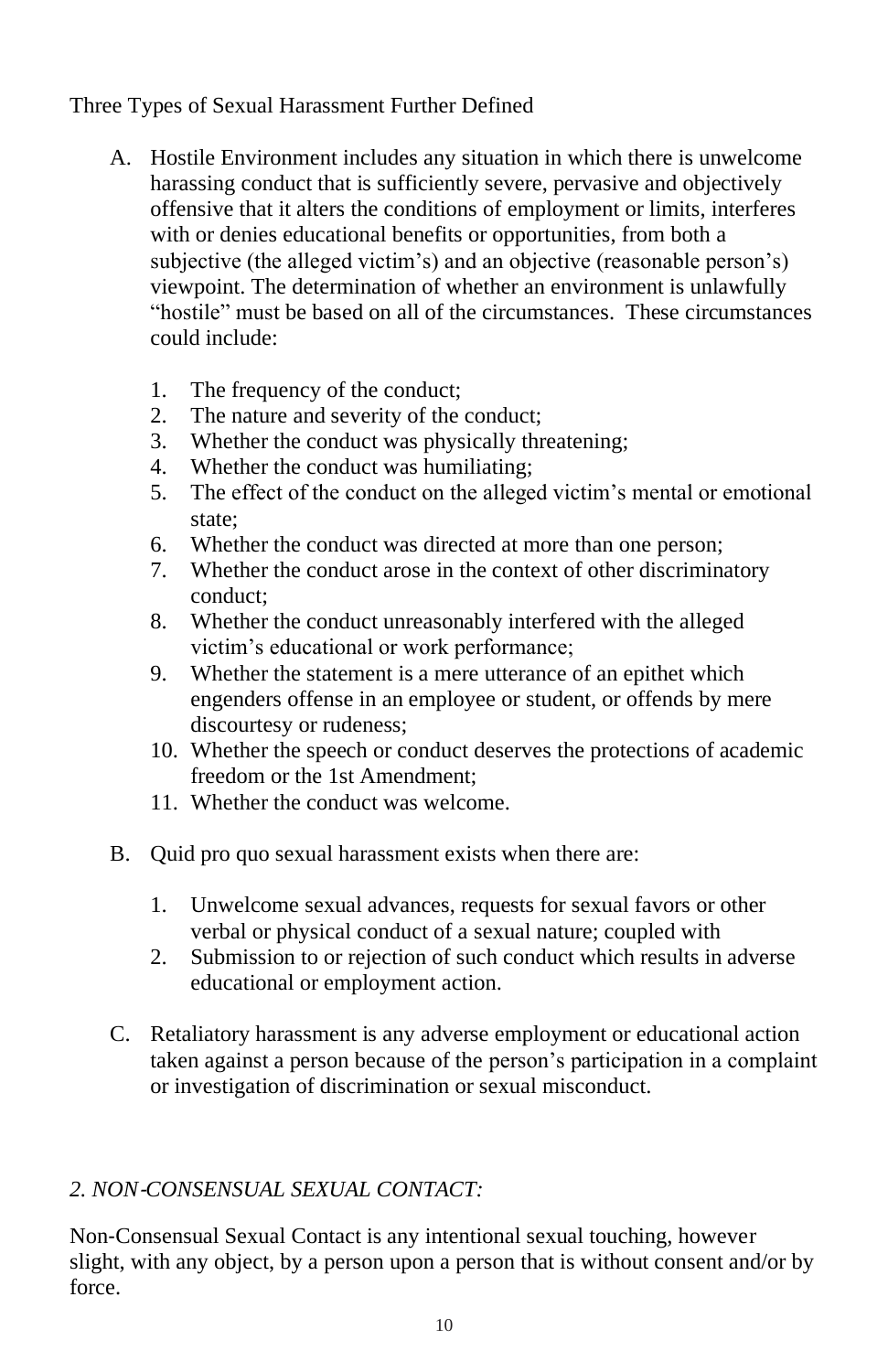Examples include, but are not limited to: Intentional contact with the breasts, buttock, groin, genitals, mouth or other orifice, or touching another with any of these body parts, or making another touch you or themselves with or on any of these body parts; any intentional bodily contact in a sexual manner, though not involving contact with/of/by breasts, buttocks, groin, genitals, mouth or other orifice.

#### *3. NON*‐*CONSENSUAL SEXUAL INTERCOURSE:*

Non‐Consensual Sexual Intercourse is any sexual penetration however slight, with any object, by a person upon a person that is without consent and/or by force.

Examples include, but are not limited to: Vaginal penetration by a penis, object, tongue or finger, anal penetration by a penis, object, tongue, or finger, and oral copulation (mouth to genital contact or genital to mouth contact), no matter how slight the penetration or contact.

#### *4. SEXUAL EXPLOITATION*

Occurs when an individual takes non‐consensual or abusive sexual advantage of another for his/her own advantage or benefit, or to benefit or advantage anyone other than the one being exploited, and that behavior does not otherwise constitute one of other sexual misconduct offenses.

Examples of sexual exploitation include, but are not limited to: Invasion of sexual privacy; prostituting another individual; non‐consensual video or audio‐taping of sexual activity; going beyond the boundaries of consent (such as allowing others to hide in proximity to witness sexual activity); engaging in voyeurism; knowingly exposing another unaware individual an STD or HIV; exposing one's genitals in non-consensual circumstances; inducing another to expose their genitals; sexuallybased stalking and/or bullying may also be forms of sexual exploitation.

#### OTHER OFFENSES WHICH MAY BE SEX OR GENDER BASED INCLUDE BUT ARE NOT LIMITED TO:

- Stalking defined as repetitive, menacing pursuit, harassment and/or interference with the peace and/or safety of a member of the community.
- Threatening or causing physical harm, verbal abuse, or other conduct which threatens or endangers the health or safety of any person. This has particular application when the sex or gender based behavior is committed by a person who is or has been in a social relationship of a romantic or intimate nature with the victim (Dating Violence) or when it is committed by a person who shares a primary residence with the victim (Domestic Violence).
- Discrimination, defined as actions that deprive other members of the community of educational or employment access, benefits or opportunities on the basis of gender;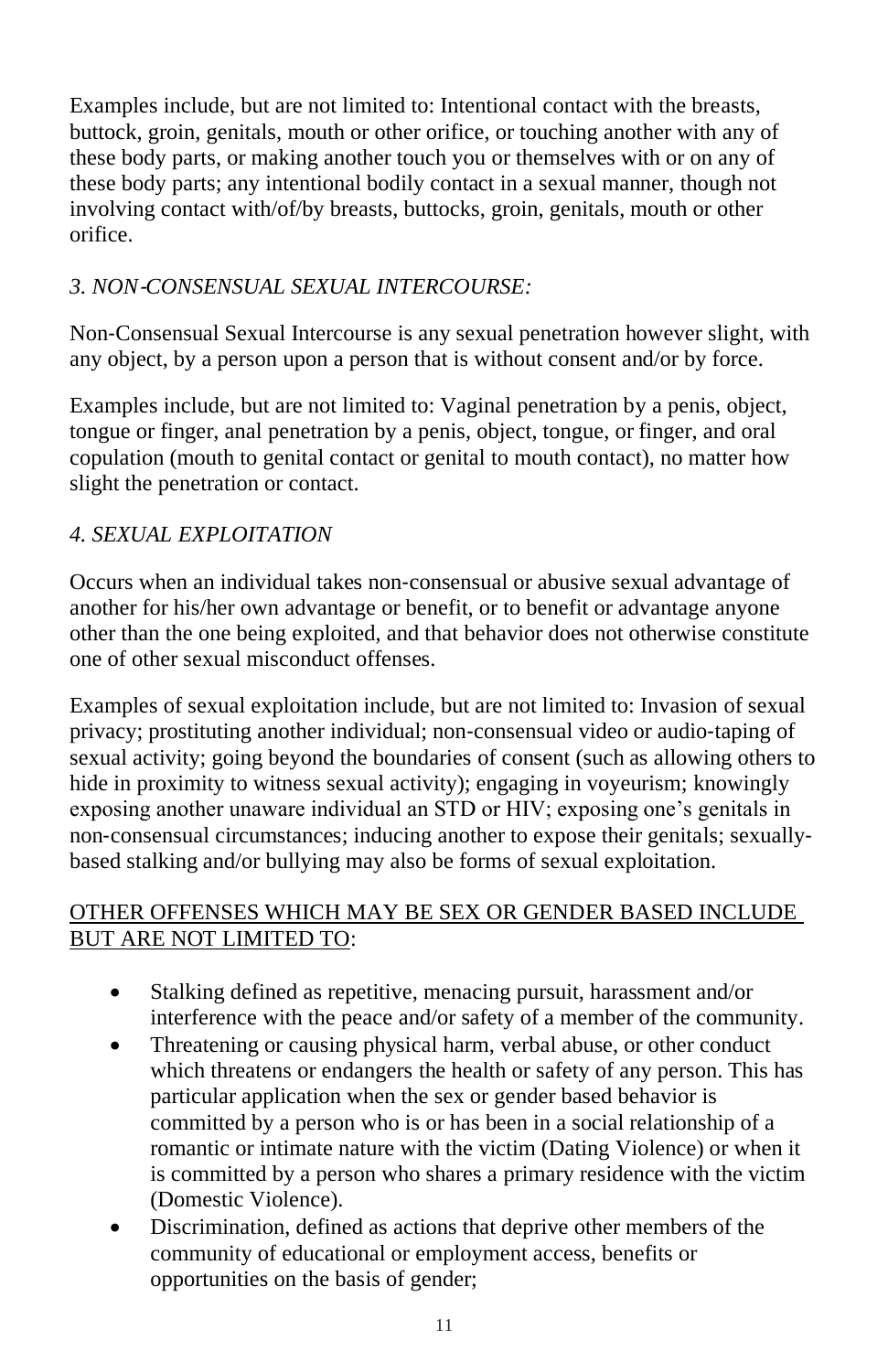- Intimidation, defined as implied threats or acts that cause an unreasonable fear of harm in another;
- Hazing, defined as acts likely to cause physical or psychological harm or social ostracism to any person within the university community, when related to the admission, initiation, pledging, joining or any other group‐‐‐ affiliation activity (as defined further in the Hazing Policy);
- Bullying, defined as repeated and/or severe aggressive behavior likely to intimidate or intentionally hurt, control or diminish another person, physically or mentally (that is not speech or conduct otherwise protected by the 1st Amendment).
- Other violations of any policy in the Community Standards of Conduct or BW handbooks for students, employees or faculty which are deemed by the University to be gender based may be processed through the lens of this policy and our institutional compliance with Title IX.

#### ADDITIONAL APPLICABLE DEFINITIONS:

- **Consent** is clear, knowing and voluntary. Consent is active, not passive. Silence, in and of itself, cannot be interpreted as consent. Consent can be given by words or actions, as long as those words or actions create mutually understandable clear permission regarding willingness to engage in (and the conditions of) sexual activity.
	- o Consent to any one form of sexual activity does not automatically imply consent to any other forms of sexual activity.
	- o Previous relationships or prior consent does not imply consent to future sexual acts.
	- o NOTE: There is no requirement that a party resists the sexual advance or request, but resistance is a clear demonstration of non‐ consent. The presence of force is not demonstrated by the absence of resistance. Sexual activity that is forced is by definition non‐ consensual, but nonconsensual sexual activity is not by definition forced.
	- o In order to give effective consent, one must be of legal age.
	- o Sexual activity with someone who one should know to be ‐‐ or based on the circumstances should reasonably have known to be ‐‐ mentally or physically incapacitated (by alcohol or other drug use, unconsciousness or blackout) constitutes a violation of this policy.
- Force is the use of physical violence and/or imposing on someone physically to gain sexual access. Force can also include threats, intimidation (implied threats) and coercion that overcome resistance or produce consent ("Have sex with me or I'll hit you." "Okay, don't hit me, I'll do what you want.").
- **Coercion** is unreasonable pressure for sexual activity. Coercive behavior differs from seductive behavior based on the type of pressure someone uses to get consent from another. When someone makes clear to you that they do not want sex, that they want to stop, or that they do not want to go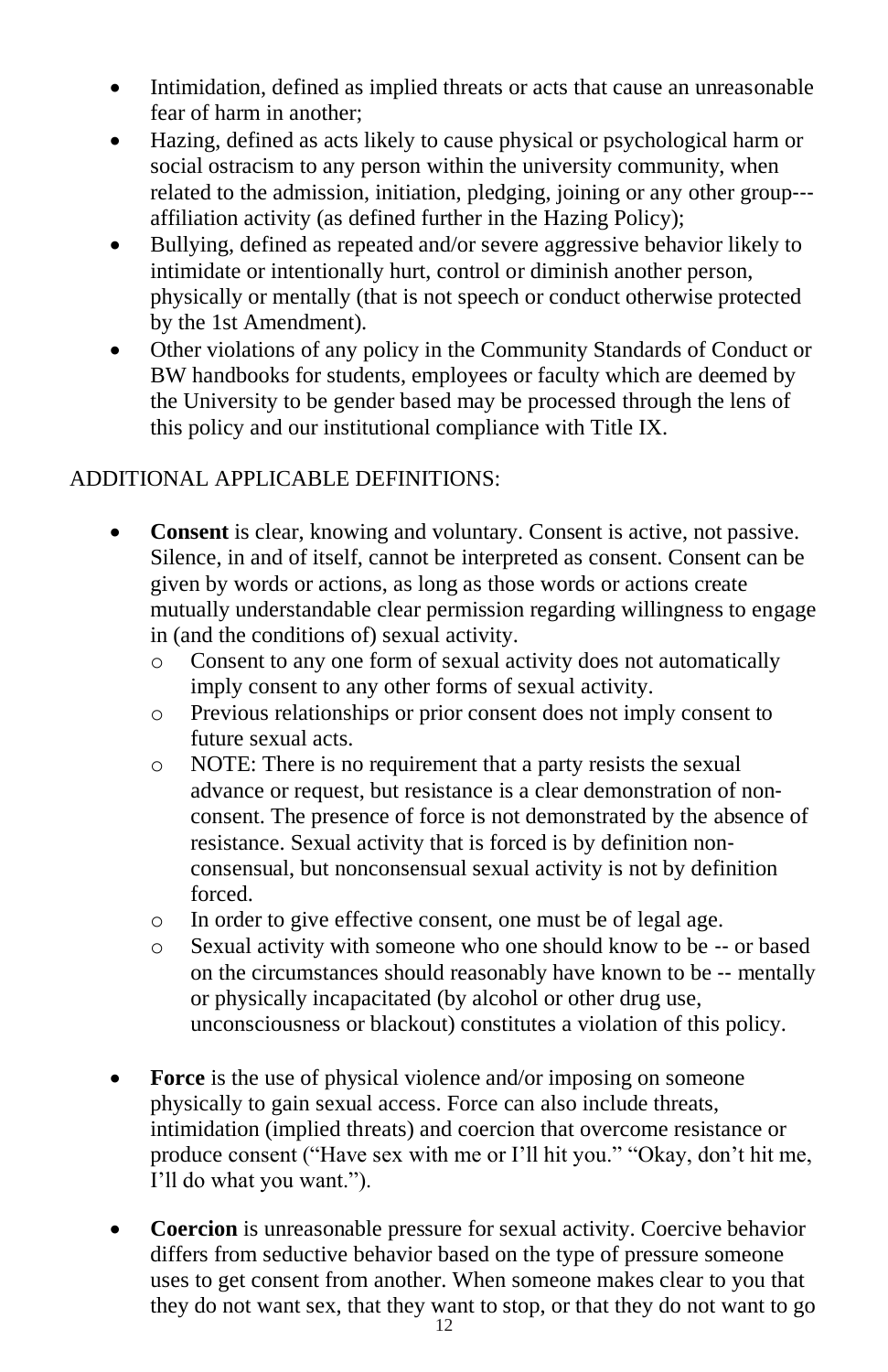past a certain point of sexual interaction, continued pressure beyond that point can be coercive.

- **Incapacitation** is a state where someone cannot make rational, reasonable decisions because they lack the capacity to give knowing consent (e.g., to understand the "who, what, when, where, why or how" of their sexual interaction).
	- o This policy also covers a person whose incapacity results alcohol or drug use, mental disability, sleep, involuntary physical restraint, or from the ingesting of "rape drugs". Possession, use and/or distribution of any of these substances, including Rohypnol, Ketomine, GHB, Burundanga, etc. is prohibited, and administering one of these drugs to another student is a violation of this policy. More information on these drugs can be found at <http://www.911rape.org/>
- Use of alcohol or other drugs will never function as a defense to a violation of this policy.
- The sexual orientation and/or gender identity of individuals engaging in sexual activity is not relevant to allegations under this policy.

#### **SEXUAL MISCONDUCT PERSONNEL**

The University has designated the Chief Diversity Officer/Title IX Coordinator to oversee the institution's response to allegations of sexual misconduct. He can be reached at 440‐826‐2426. The BW Discrimination Investigators (listed below) have the responsibility to investigate complaints of sexual misconduct and other discrimination allegations which have allegedly occurred within the Baldwin Wallace University Community. Any person wishing to lodge a complaint, learn more about the process or seek additional training may contact the following.

| <b>Bob Bever</b>      | Associate Director, Residence Life            | 440-826-2381 | bbeyer@bwe.du   |
|-----------------------|-----------------------------------------------|--------------|-----------------|
| Gary Black            | Diretor, Safety & Security                    | 440-826-2377 | gblack@bw.edu   |
| Mary Dobrea-Grindahl  | Professor, Conservatory of Music              | 440-826-2042 | mdobrea@bw.edu  |
| Nancy Gussett         | Assoc. Professor of Psychology                | 440 826-2027 | ngussett@bw.edu |
| Charles (CJ) Harkness | Chief Diversity Officer                       | 440-826-2426 | charknes@bw.edu |
|                       | & Title IX Coordinator                        |              |                 |
| Janet Leonard         | Director of Benefits                          | 440 826-2219 | jleonard@bw.edu |
| Gerrie Paino          | Coord. School of Natural Sciences,            | 440-826-2111 | gpaino@bw.edu   |
|                       | Math & Computer Science                       |              |                 |
| Molly Swiger          | Dept. Chair, Communication Arts<br>& Sciences | 440-826-5910 | mswiger@bw.edu  |

In addition to the Investigators, other adequately trained employees, at the discretion of the Title IX Coordinator, may serve as Sexual Misconduct Personnel during formal Conduct hearings, investigations, sanctioning considerations and appeals. These persons are typically employees in Human Resources, Safety and Security, Residence Life and Student Conduct.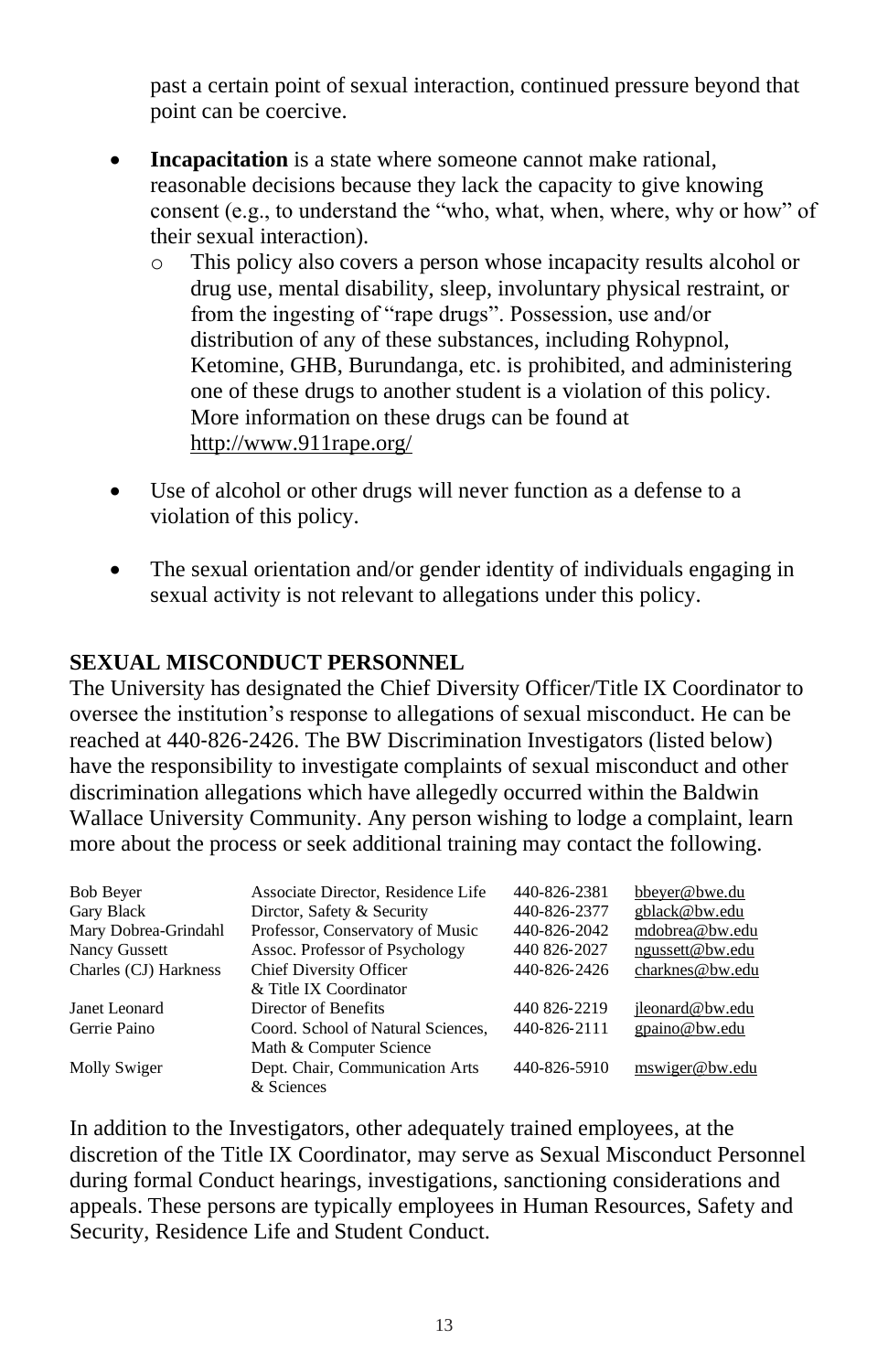#### **HOW TO FILE A SEXUAL MISCONDUCT COMPLAINT**

Any Baldwin Wallace student, employee, or campus visitor, including a bystander, having a complaint of sexual misconduct (hereafter, the complainant) is encouraged to do one of the following:

- Call, email or visit any of the Discrimination Investigators listed on the prior page.
- Call, email or visit Charles (CJ) Harkness, Chief Diversity Officer/Title IX Coordinator a[t charknes@bw.edu,](mailto:charknes@bw.edu) at 440‐826‐2426 or in Bonds Administration Building Rm. 202C.
- Call or visit Safety and Security at 440-826-2000. Their 24 hours dispatch center is available for reporting any crime or misconduct.
- Call email or visit the Assistant Dean of Students (Coordinates response to accusations of sexual misconduct against students). The Student Affairs Office is located on the first floor of Bonds Administration Building and calls can be directed to (440) 826‐2772.
- Submit a report to the BW Bias Incident/Hate Crime Report found at <https://fs22.formsite.com/bwtest1/form120/>
- BW employees may also choose to call, email, or visit the Human Resources office at [jleonard@bw.edu](mailto:jleonard@bw.edu) or 440‐826‐2220. The office is located on the second floor of Bonds Administration Building.

Providing a report to any of these entities will initiate an official complaint and prompt an appropriate institutional response including notification to BW Safety and Security for appropriate consideration in the annual crime statistics report. When sexual misconduct personnel are in receipt of a complaint, they will ask for a written summary (unless already provided) and refer promptly for review and resolution. The University will investigate complaints of sexual misconduct on a timely basis. Should one of the Discrimination Investigators be the respondent or the complainant, the University's Chief Diversity Officer/Title IX Administrator will assume procedural responsibility.

**Confidential Reporting Options** (Please also see confidentiality statement) The following are resources in the event that a BW student feels that they have been a victim of sexual misconduct. Faculty and staff may also access these offices for the purpose of better understanding of all the resources available to them. While the resources listed below are alternatives to the resources listed above, it is most prudent in the investigation process that complainants or witnesses of sexual misconduct make direct reports to one of the contact points listed above. Due to privacy laws, confidential reports to the options below may limit the institution's ability to adequately conduct an investigation. Confidentially reported incidents may, however, be included in the University's annual crime statistics. Those wishing to report or seek services anonymously may do so through the following options:

• Call or visit or Counseling Services by calling 440‐826‐2180 or going to the Counseling Center on the corner of Beech and Bagley. You may also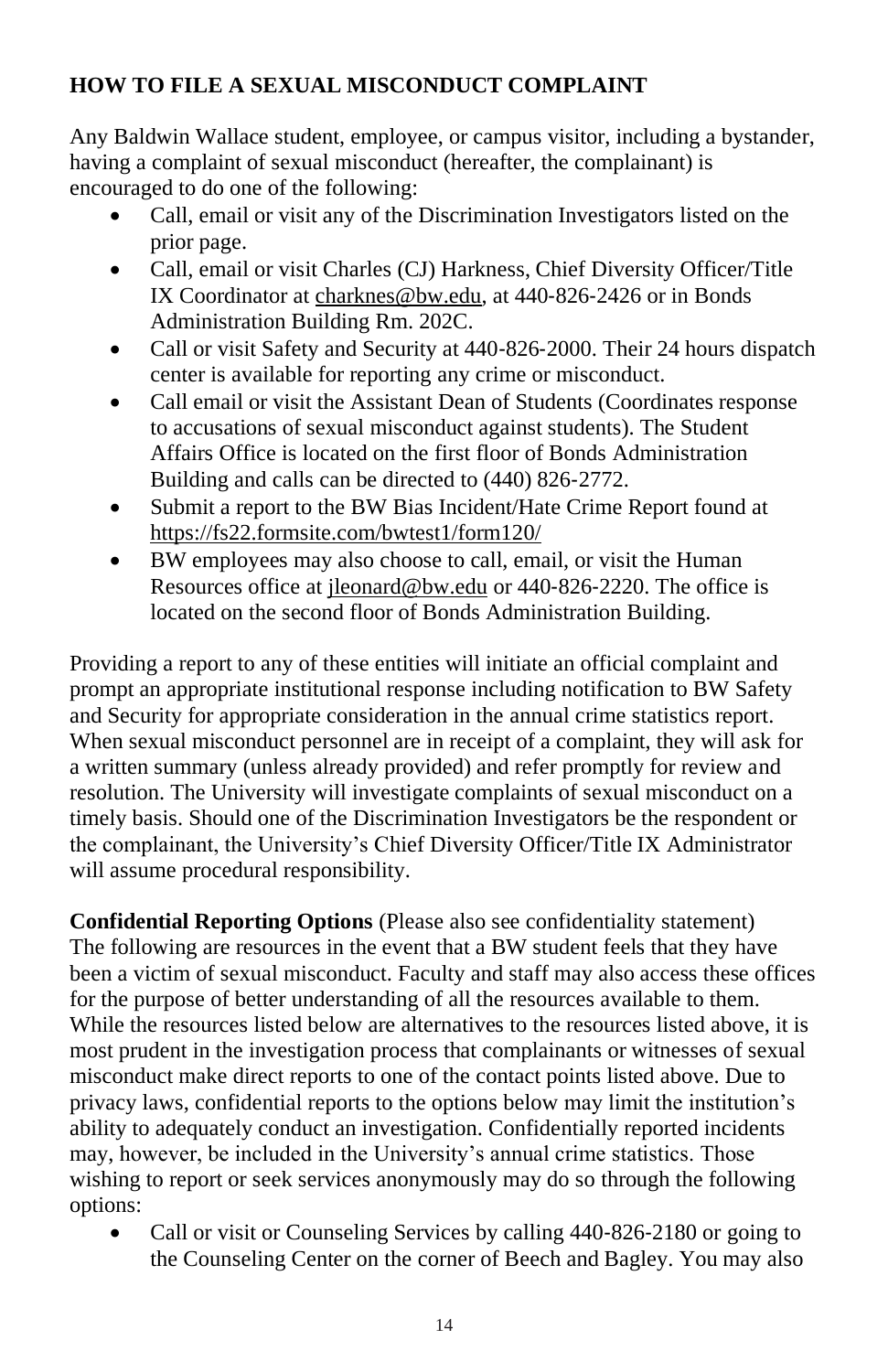access a wealth of resources from the Counseling Center at: <http://www.bw.edu/resources/counseling/sexualassaultinfo/>

- Visit a Campus Trauma Therapist or Victim Specialist from the Cleveland Rape Crisis Center on campus in the Counseling Center or at the Cleveland Rape Crisis Center Facilities. For more information, go to clevelandrapecrisis.org.
- Call or visit Health Services by calling 440-826‐2178 or going to the Health Center on the corner of Beech and Bagley. More resources are available at:<http://www.bw.edu/resources/health/>
- Call Baldwin Wallace's Ethics and Compliance Hotline at 440-826-8557.

#### **SUPPORT OF BYSTANDERS (Witnesses)**

Baldwin Wallace encourages campus community members to assist others in need, including, in some circumstances, preventing sexual misconduct. Sometimes individuals hesitate to assist others in fear they themselves will face sanctions for various policy violations. While Baldwin Wallace cannot guarantee overlooking policy violations, it may provide educational intervention rather than discipline or sanctions to assisting bystanders.

#### **INTERIM MEASURES**

Following an allegation of sexual misconduct, Baldwin Wallace may provide interim measures, such as changes to academic, living, transportation or working circumstances. Interim measures might include, for example, informing a complainant of how to request changes to the above circumstances, providing awareness of financial aid services on leave of absences and loan repayment, or establishing a non-contact restriction between the complainant and respondent parties. These are meant as examples and may not be applicable to every case of a sexual misconduct complaint. Interim measures may or may not remain in effect after the resolution of a complaint.

#### **RESOLUTION PROCESS**

After a sexual misconduct complaint is filed, the Chief Diversity Officer/Title IX Coordinator or other appropriate administrator will determine the most prudent means of resolution. Prior to the formal investigation of a complaint, a review by the Title IX Coordinator and/or other appropriate administrators (i.e. V.P. Student Affairs, Asst. Dean of Students, Director of Safety & Security, etc.) will take place promptly to determine:

- If the potential health and safety of members of the University community exists which warrants immediate Institutional action (i.e. campus warnings, notification of law enforcement, restrictions of contact with persons or campus property, etc.)
- If the complaint, as presented, would constitute a violation of University Policy
- The desire of the complainant for the University to fully investigate (when no ongoing threat is perceived to exist)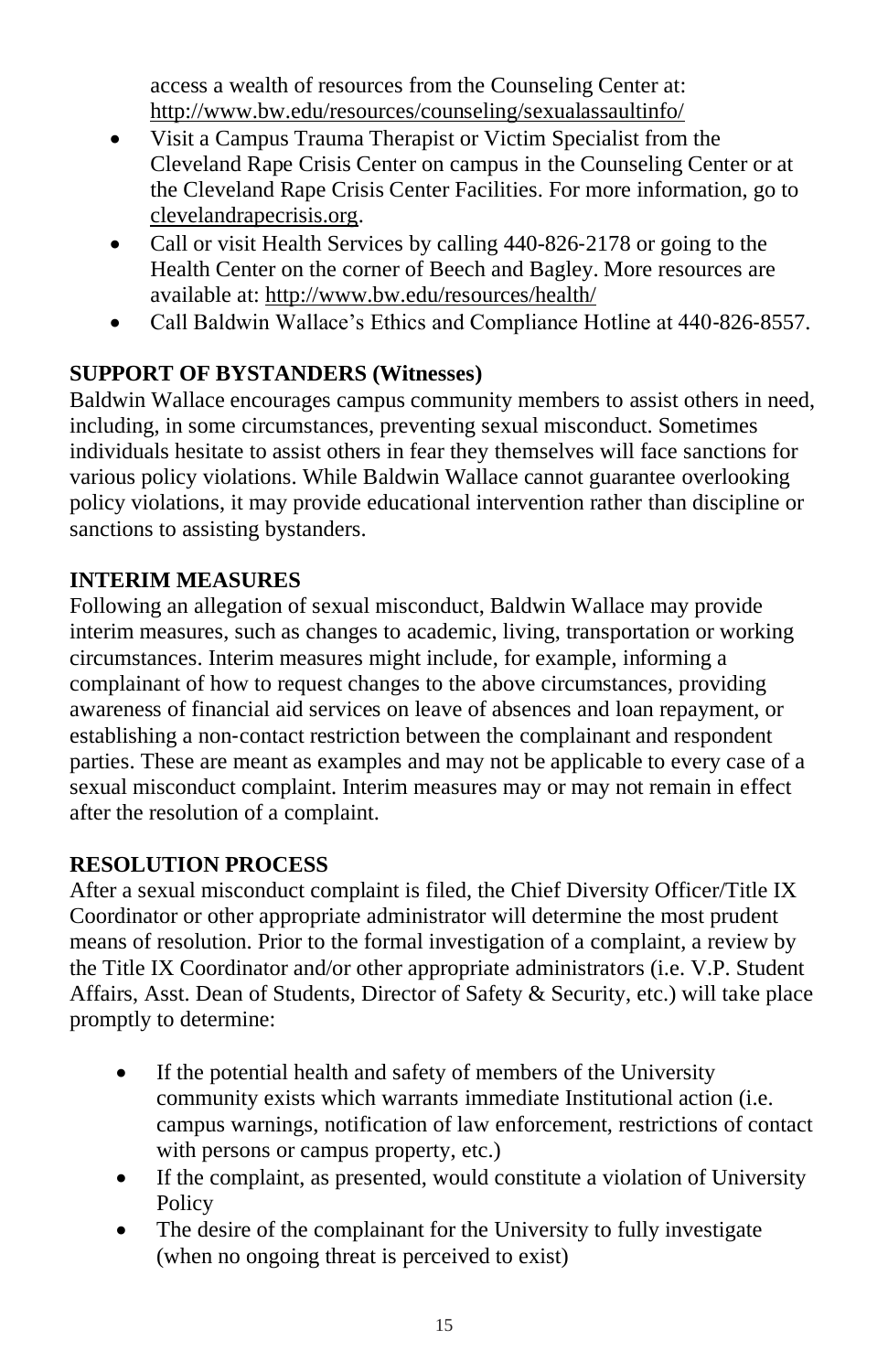- Any extenuating circumstances affecting the accused or the respondent which could impact an investigation
- The most prudent means of resolution (i.e. discrimination investigation, student conduct hearing, administrative review, application of interim measures, etc.)

When it is determined that the claims in an allegation rise to the level of potential policy violation(s) and evidence (including the accounts of complainants and witnesses) is available, a discrimination investigation, administrative review or Student Conduct hearing will occur. Typically, case resolution will take place in the form of a discrimination investigation. When an administrative review or a Student Conduct hearing is used, rationale will be articulated to all involved parties. More information about the Student Conduct process can be found in the Student Handbook located on the BW website. If the respondent is a student, the matter will be referred to the Assistant Dean of Students who will coordinate response. Allegations against employees will be coordinated by the Title IX Coordinator. All student rights and responsibilities will be adhered to as listed in the Student Handbook. Please note that Baldwin Wallace University does not process allegations of sexual misconduct through mediation.

All forms of resolution will use a standard of preponderance (more likely than not) to determine whether or not policy has indeed been violated. All forms of resolution will be conducted and any sanctions will be imposed by properly trained individuals without any demonstrable conflict of interest or bias against either the accuser or the accused. During any formal investigation or Conduct proceeding, both the complainant and the respondent will have equal opportunities to have others present, including an advisor of their choice (said persons may not represent the party or actively participate in proceeding). Throughout any proceedings, both the accuser and the accused shall receive timely notice of meetings at which one or the other or both may be present and shall receive equal access to information that will be used in informal and formal meetings and hearings. After any formal proceeding concludes, the complainant and the respondent shall receive written (may be electronic) notification of the proceeding's results and any available appeals process. At the discretion of the Title IX Coordinator, notification may be presented at separate, in person meetings with the complainant and respondent scheduled as closely together as possible.

#### Discrimination Investigations

Discrimination investigations are the preferred method of resolution for disputed allegations of sexual misconduct. The following represent typical activities in the process:

- Separate interviews of the complainant(s), respondent(s), and witnesses (both the complainant and respondent have the right to request that individuals who can provide substantive information which is germane to the corroboration or refuting of the claims be interviewed.)
- A review of any evidence presented to the investigators
- Follow up interviews when deemed necessary by the investigators
- Final review of all evidence presented and determination of finding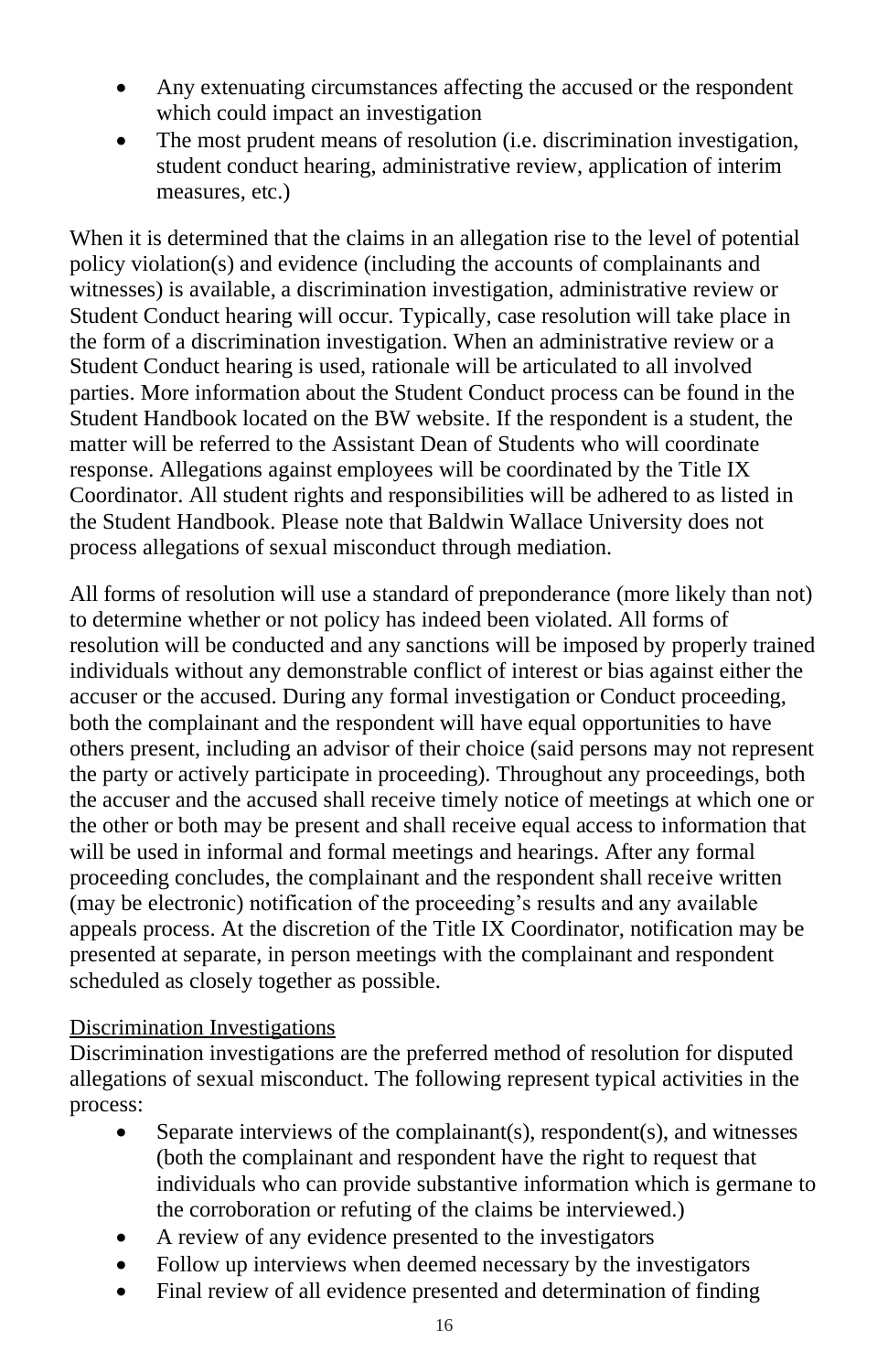- Presentation of summary and findings to the Title IX Coordinator or designee.
- Presentation of summary and findings to the complainant(s) and respondent(s)

#### Administrative Reviews

Administrative reviews will take place either when facts of the allegation(s) and subsequent institutional response (i.e. restrictions, sanctions, etc.) are not disputed or when extenuating circumstances make the timely, equitable completion of a discrimination investigation or Conduct hearing impossible. If all parties agree to a finding of responsibility and subsequent sanctions during a review, all parties will also waive any right of appeal.

If a discrimination investigation determines that a violation has occurred, their findings will then be referred to an administrative committee (at least three persons) consisting of sexual misconduct personnel, and/or appropriate administrators and/or Vice Presidents to determine appropriate sanctions. Investigations and any subsequent sanctioning will be conducted as quickly as possible with delays communicated with rationale to all parties.

#### Student Conduct Hearings

If it is determined that a Student Conduct hearing is the most efficient form of resolution, The Assistant Dean of students or identified designee will coordinate the hearing and advise the Conduct Board. Proceedings will generally follow the outlines in the Student Handbook and variances will be communicated to both the complainant and respondent. All parties will have the ability to present and respond to evidence.

#### **SANCTION STATEMENT**

Baldwin Wallace University sees sexual misconduct as discriminatory in nature and cause for significant institutional response. The possible sanctions for students at the disposal of the Sexual Misconduct Personnel and other appropriate administrators are warnings, probation, educational programming, service or cocurricular assignment, counseling or mental health assessments, restrictions of contact or participation, reassignment of academic schedule or housing assignment, suspension or dismissal. The possible sanctions for employees at the disposal of the Sexual Misconduct Personnel and other appropriate administrators are warnings, probation, educational programming/professional development, service, counseling or mental health assessments, restrictions of contact or participation, reassignment of job responsibilities (and potentially compensation), suspension or dismissal. Please note that interim measures may be issued immediately as deemed necessary during institutional response to a complaint. Restrictions of contact may be enforced before during and after a complaint response without a finding of responsibility. In addition, the following should be considered regarding sanctioning: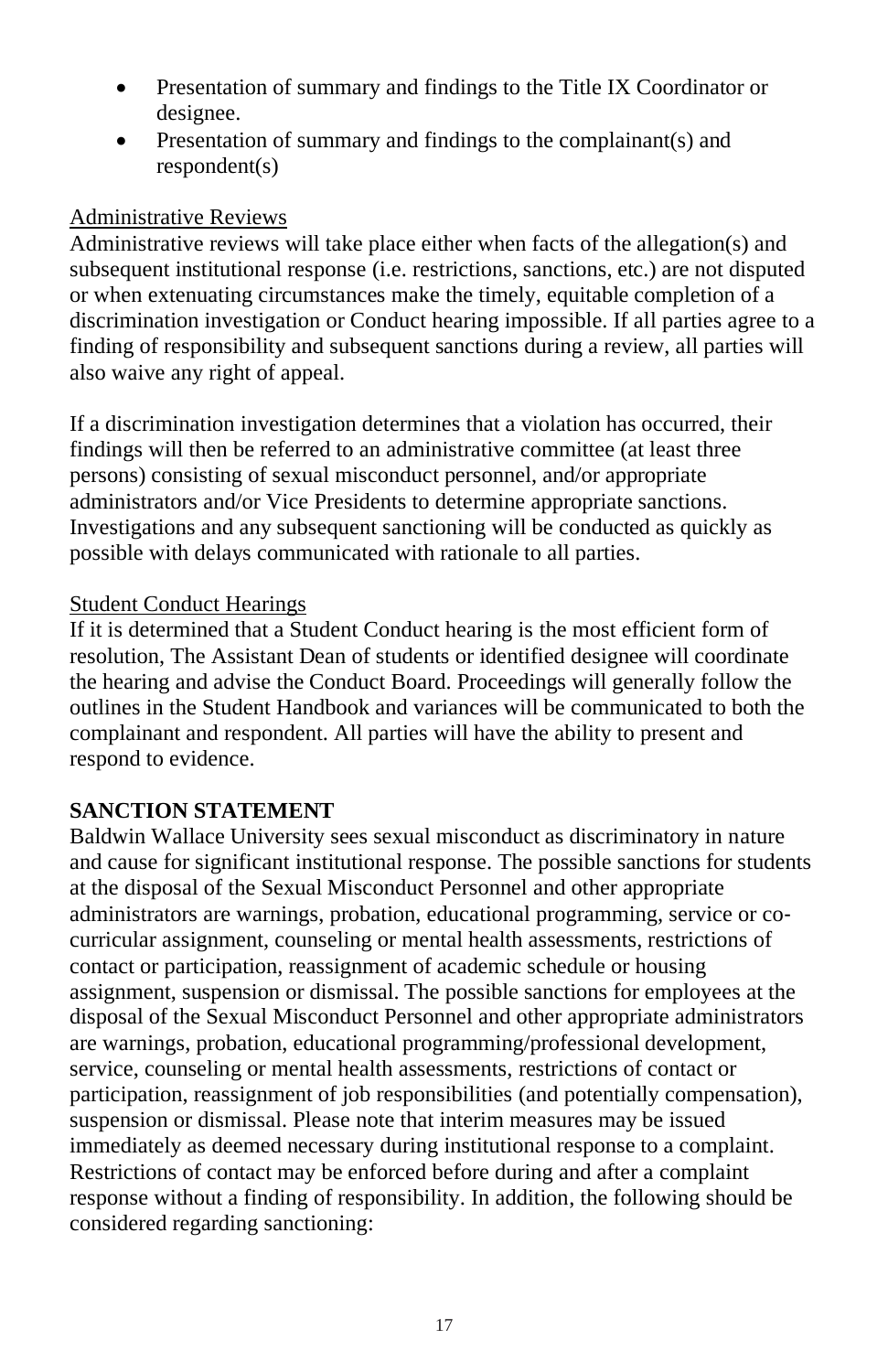- Any student or BW employee found responsible for violating the policy on Non‐Consensual or Forced Sexual Contact (where no intercourse has occurred) will likely receive a sanction ranging from probation to expulsion or termination, depending on the severity of the incident, and taking into account any previous campus or workplace conduct code or policy violations.\*
- Any student or BW employee found responsible for violating the policy on Non‐Consensual or Forced Sexual Intercourse will likely face a recommended sanction of suspension or expulsion/termination.\*
- Any student or BW employee found responsible for violating the policy on sexual exploitation or sexual harassment will likely receive a recommended sanction ranging from warning to expulsion or termination, depending on the severity of the incident, and taking into account any previous campus or workplace conduct code violations.\*
- Any student or BW employee who is found to have perpetrated any form of sexual misconduct against a minor child will likely receive a recommended sanction ranging from warning to expulsion or termination, depending on the severity of the incident, and taking into account any previous campus or workplace conduct code violations.\*

\*The conduct body and/or the University reserves the right to broaden or lessen any range of recommended sanctions in the case of serious mitigating circumstances or egregiously offensive behavior. Neither the initial hearing officers nor any appeals body or officer or managerial employee will deviate from the range of recommended sanctions unless compelling justification exists to do so. Employees or students who remain a part of the University community after being held responsible for acts of sexual misconduct will be assigned to a mandatory educational and/or remedial process to address any known deficits in knowledge or behavior that could lead to further misconduct.

#### **APPEALS**

Appeal rights for both the complainant and respondent in cases referred to Student Conduct can be found in the Student Handbook. For cases in which a sexual misconduct investigation or administrative review took place, the following grounds will be considered for appeal:

- The sanctions are thought to be disproportionate;
- Errors in process were so substantial that a fair process was denied to the complainant or respondent; or
- New and significant information which was not available/discoverable during the process is now available/ discoverable.

Both the complainant and the respondent have the right to a single appeal which should be submitted within five business days of the communication of outcomes of the investigation or other parties' appeal. The appeals body will be appointed by the Title IX Coordinator or designee and will be comprised of Sexual Misconduct Personnel not involved in previous stages of the process. They have the authority to: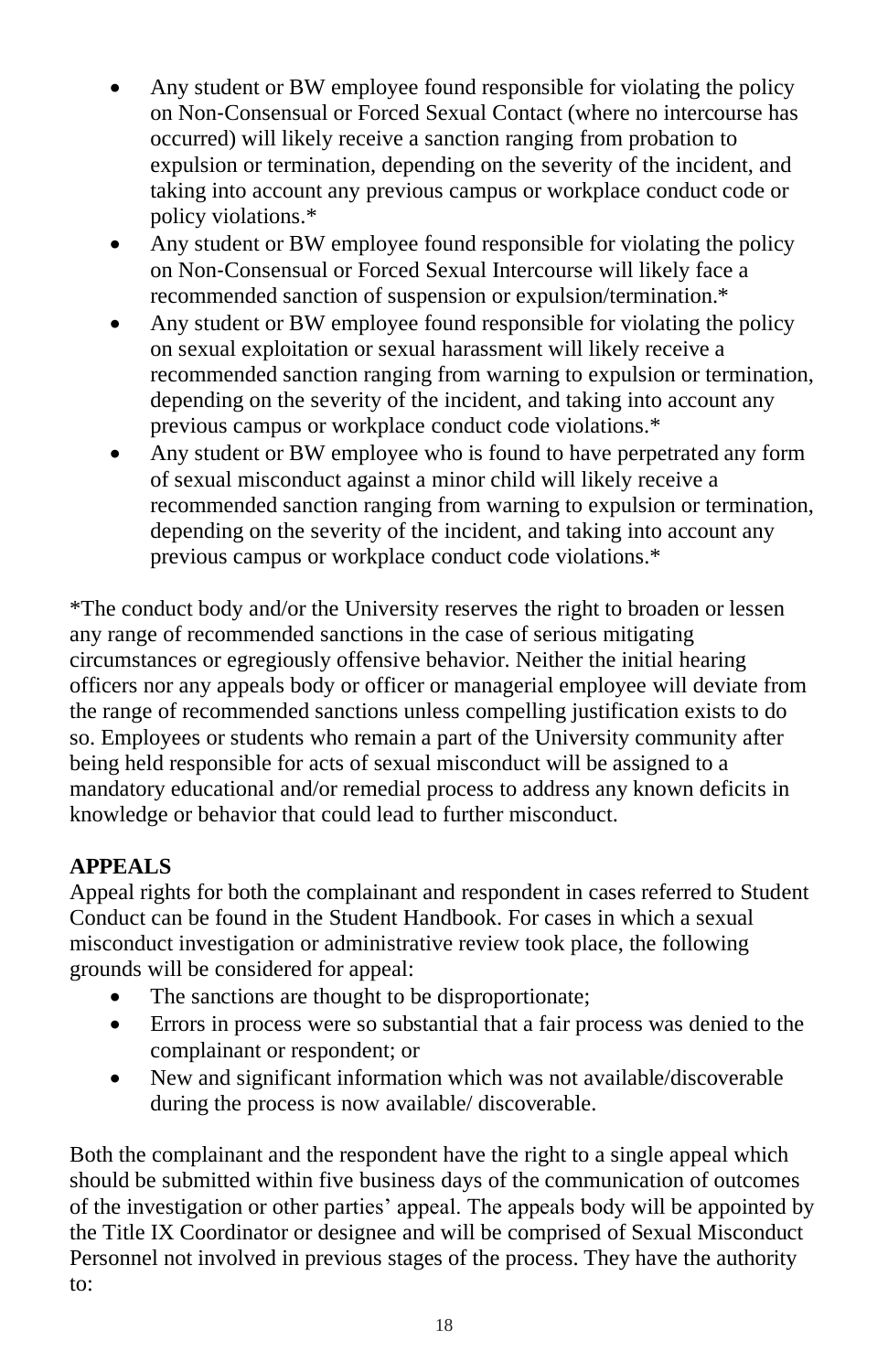- Affirm the original decision;
- Change sanctions;
- Overturn a decision; or
- Direct the investigative phase be reopened.

#### **CONFIDENTIALITY**

Confidentiality cannot be promised during the investigation of a sexual misconduct complaint. The University directs and expects all personnel involved in resolution to be discreet during proceedings. Information about a case is limited to those parties who have a legitimate need to know. Parties involved are advised to maintain discretion and not engage in public discussion of their cases. A breach of confidentiality that reaches the level of malicious intent (retaliation) may result in sanctions.

At BW, allegations of sexual misconduct are taken very seriously. The President's Office will be kept apprised of the context and progress of all investigations unless a conflict exists. All BW employees involved in the resolution of sexual misconduct violations will proceed with careful discretion as it relates to the privacy of the involved parties.

The Department of Safety and Security has an obligation to report to the Berea Police Department any reported felony crimes, sexual assaults or any serious physical injury to victims, per Safety and Security's "Protocol between the City of Berea Police Department and the Baldwin Wallace University Department of Safety and Security."

Information provided to licensed Counseling, Health Center staff or Clergy who are acting in those respective roles will remain confidential to the fullest extent possible.

#### **BW EMPLOYEE DUTY TO REPORT**

If a student or BW employee reports sexual misconduct, the BW employee to whom such a complaint is conveyed (with the exception of licensed counselors, health care staff and clergy who are acting in those roles) has a duty to report that information to a Discrimination Investigator, the Assistant Dean of Students, the Chief Diversity Officer/Title IX Coordinator, or Human Resources. Subject to the policy's stated definition of sexual misconduct, if a BW employee believes that he or she has observed sexual misconduct of a student or employee, the BW employee should report that information to a Sexual Misconduct Investigator, the Director of Student Conduct, or the Chief Diversity Officer/Title IX Coordinator.

#### **EDUCATION**

The current Sexual Misconduct policy is published in the Student Handbook, the Faculty Handbook, the Employee Handbook, and the Baldwin Wallace University portal. For the purposes of prevention, the Sexual Misconduct Investigators will coordinate ongoing, campus‐wide efforts to educate the Baldwin Wallace University community regarding sexual misconduct. In addition, the following co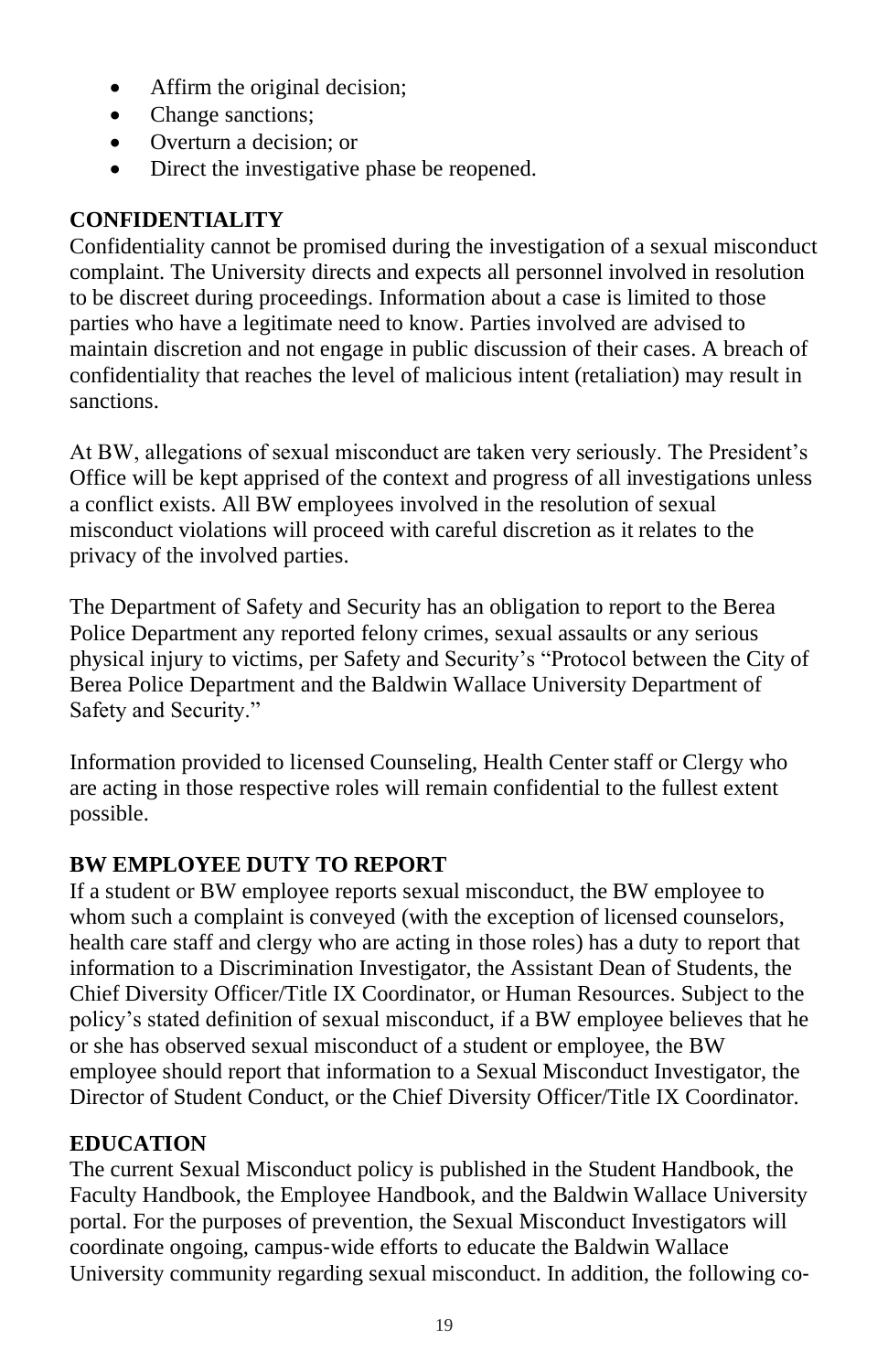curricular and programmatic activities articulate the University's commitment to fostering a community of respect in which sexual misconduct is not tolerated:

- Facilitated group bystander philosophy discussion during Summer Orientation (students)\*
- Presentation of the Alcohol policy and the correlation to alcohol use to sexual misconduct presented during Summer Orientation (students and parents)\*
- "Be a Catalyst for Change: Creating a Safe Campus Culture at BW" This program, presented by our colleagues from the Cleveland Rape Crisis Center is an interactive presentation with a focus on issues surrounding consent in sexual interactions which takes place during Weekend of Welcome\*
- Required participation by all new students in an on-line sexual assault prevention program (Haven) \*
- Required participation by all new employees in an on-line sexual assault prevention program (Haven)
- Target audience programming in bystander intervention in FYE classes, Greek organizations and other student organizations presented by University staff and community partners.
- Campus organization sponsored programming on sexual assault prevention (P.O.W.R.E., Student Government, Fraternities & Sororities, etc.) including "Take Back the Night", RAINN Day, Vagina Monologues, etc.
- C.A.R.E. (*Center for Alcohol & Related*‐*issues Education)* programming on alcohol use and sexual assault prevention made available throughout the year to the campus community.
- BeeWise peer educator programming which engages students on many subjects including bystander intervention.
- Participation of employees in the Ohio Department of Higher Education's Changing Campus Culture initiative including strategic response to a Climate Study on sexual violence, regional workshops on prevention and response to sexual violence and a grant funded initiative to raise awareness and reduce sexual violence during "high risk" periods.

#### *\*Denotes activities which are mandatory for all incoming University Students. \*\*Denotes activity which is mandatory for all employees*

The Sexual Misconduct Investigators will develop and publish an annual report on the incidence of sexual misconduct cases (without names) and their resolutions to share with the Baldwin Wallace University community.

*Note: This policy has been developed by University staff relying heavily on model policy provided by The Association of Title IX Administrators (ATIXA). It will be updated as needed to ensure an optimal campus environment as well as institutional compliance.*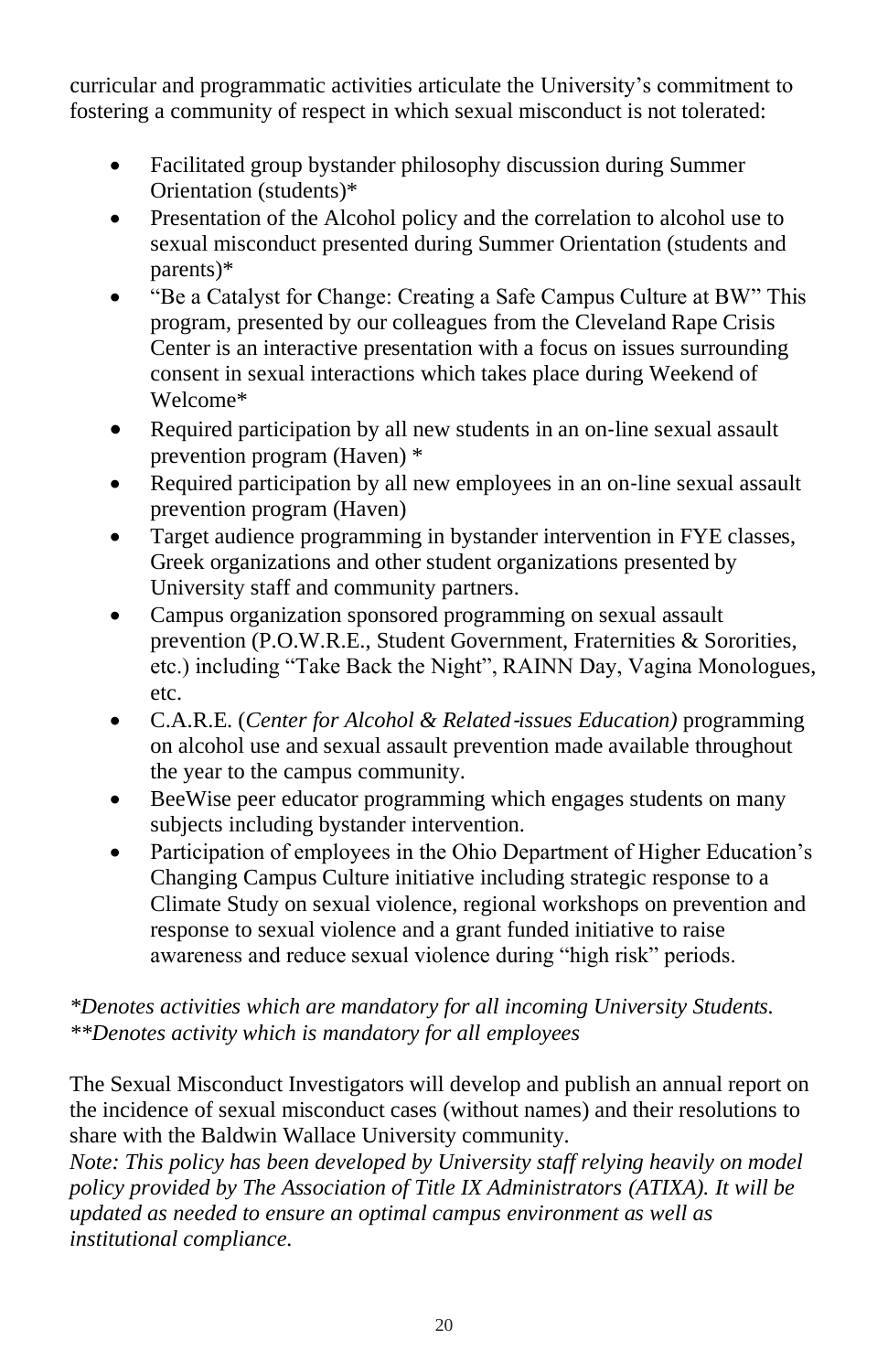# *Local Sex Offender Registration*

The federal Campus Sex Crimes Prevention Act, enacted on October 28, 2000, went into effect October 28, 2002. The law requires institutions of higher education to issue a statement advising the campus community where registered sex offender information may be obtained.

Baldwin Wallace University Safety and Security has been advised by local authorities that the Cuyahoga County Sheriff's Office's "Sexual Offenders Search" is currently the Internet site that contains information about registered sex offenders in Cuyahoga County.

After accepting the terms of the website, search for BW's zip code (44017). If a file does not appear, then there are no sexual predators registered in the zip code area.

### *BW Non-Discrimination Policy*

As reflected in the University's vision, mission, core values and strategic plan BaldwinWallacechallenges its students and employees to live out the spirit of inclusion in their daily pursuits. We maintain that the value of the diversity reflected at BW isfar greater than the sum of its parts.

To this end, in concert with the principle of "Respect for Persons" as outlined in our Community Standards of Conduct, Baldwin Wallace University prohibits discrimination and harassment based on race or ethnicity, marital status, sex, age, gender expression or identity, sexual orientation, religion, national origin, disability or veteran status. Discrimination or harassment of members of the University community falls short of our community standards and will not be tolerated.

When a person believes that they or others have been the victim of discrimination or harassment they should report the incident assoon as possible. Based on the nature of the incident, the University will choose the appropriate response mechanism and doits bestto addressthe situation in a timely manner with care and transparency. Response mechanisms include but are not limited to inquiries performed by the Discrimination Investigators and referrals to Student Conduct.

#### **SANCTION STATEMENT**

#### Students

Baldwin Wallace University sees discrimination and harassment is intolerable and cause for significant institutional response. The possible sanctions for students at the disposal of the Institution are warnings, probation, educational programming, service or co-curricular assignment, counseling or mental health assessments, restrictions of contact or participation, reassignment of academic schedule or housing assignment, suspension or dismissal.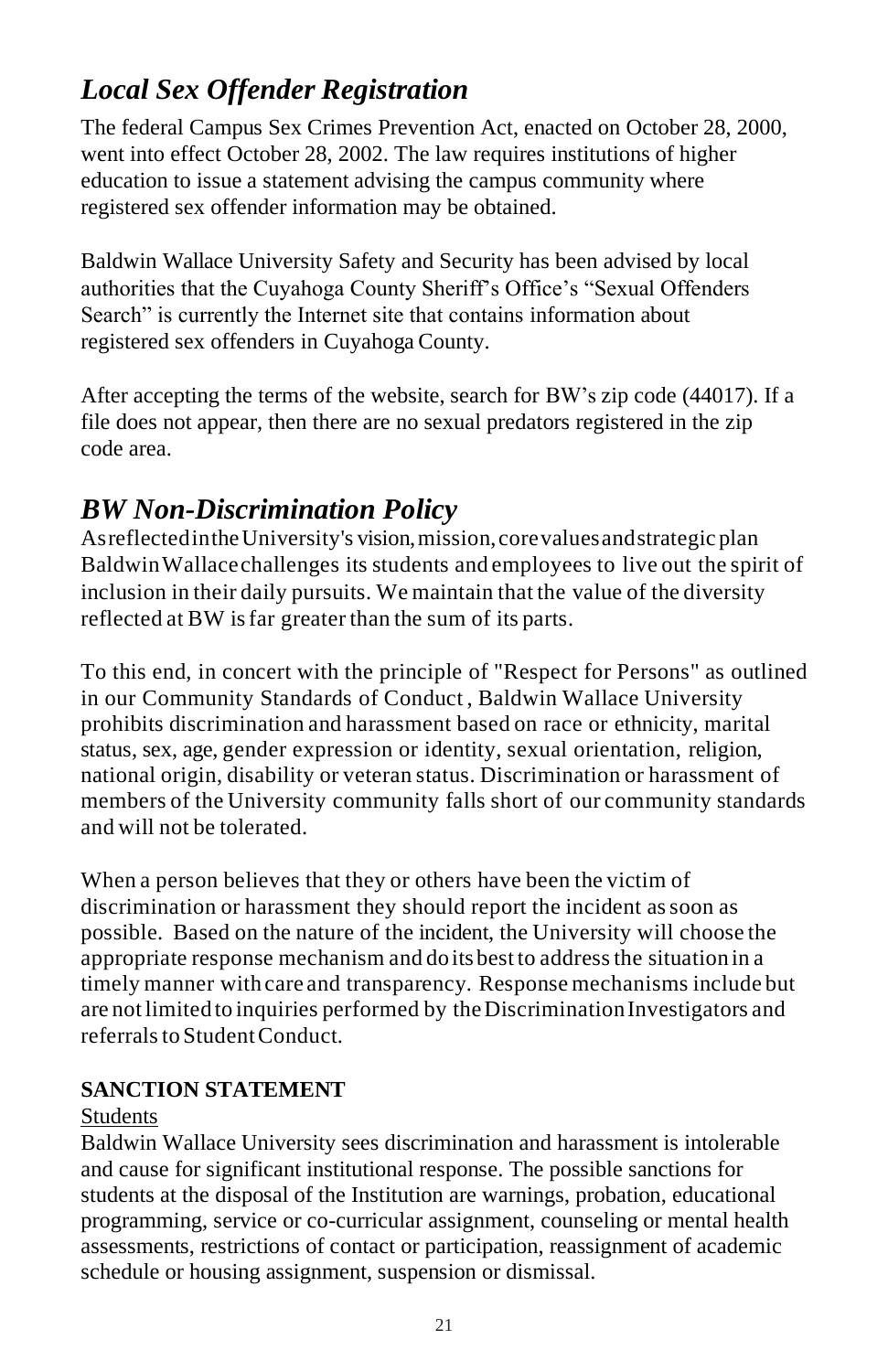#### Employees

The possible sanctions for employees at the disposal of the Institution are warnings, probation, educational programming/professional development, service, counseling or mental health assessments, restrictions of contact or participation, reassignment of job responsibilities (and potentially compensation),suspension or dismissal.Please note that any sanction can be issued immediately on an interim basis as deemed necessary by the Discrimination Investigators as an investigation progresses. Restrictions of contact may be enforced before, during and after a complaint response without a finding of responsibility. Inaddition,the followingshould beconsidered regardingsanctioning.Theconduct body and/orthe University reserve the right to broaden orlessen any range of recommended sanctionsin the case of serious mitigating circumstances or egregiously offensive behavior. Neither the initial hearing officers nor any appeals body or officer or managerial employee will deviate from the range of recommended sanctions unless compelling justification exists to do so. Employees or students who remain a part of the University community after being held responsible for violating the discrimination policywillbeassigned to amandatory educational and/or remedialprocessto address any known deficits in knowledge or behavior that could lead to further misconduct.

#### **DISCRIMINATION INVESTIGATORS**

The University has designated the Chief Diversity Officer/Title IX Coordinator (CDO) to oversee the institution's response to allegations of sexual misconduct. The CDO can be reached at 440-826-2426. The BW Discrimination Investigators (listed below) have the responsibility to investigate complaints of discrimination which have allegedly occurred within the Baldwin Wallace University Community. Any person wishing to lodge a complaint, learn more about the process or seek additional training may contact the following.

| <b>Bob Beyer</b>      | Assoc. Director, Residence Life                               | 440-826-2381 | bbeyer@bw.edu   |
|-----------------------|---------------------------------------------------------------|--------------|-----------------|
| Gary Black            | Director, Safety & Security                                   | 440-826-2377 | gblack@bw.edu   |
| Mary Dobrea-Grindahl  | Professor, Conservatory of Music                              | 440-826-2042 | mdobrea@bw.edu  |
| Nancy Gussett         | Associate Professor of Psychology                             | 440-826-2027 | ngussett@bw.edu |
| Charles (CJ) Harkness | Chief Diversity Officer &<br>Title IX Coordinator             | 440-826-2426 | charknes@bw.edu |
| Janet Leonard         | Director of Benefits                                          | 440826-2219  | ileonard@bw.edu |
| Gerrie Paino          | Coord. School of Natural Sciences.<br>Math & Computer Science | 440-826-2111 | gpaino@bw.edu   |
| Molly Swiger          | Dept. Chair, Communication Arts<br>& Sciences                 | 440-826-5910 | mswiger@bw.edu  |

#### **HOW TO FILE A DISCRIMINATION COMPLAINT**

Any Baldwin Wallace student, employee, or campus visitor having a complaint of discrimination (hereafter, the complainant) is encouraged to do one of the following:

- Call, emailor visit any of the Discrimination Investigators listed above.
- Call, email or visit Charles (O) Harkness, Chief Diversity Officer/Title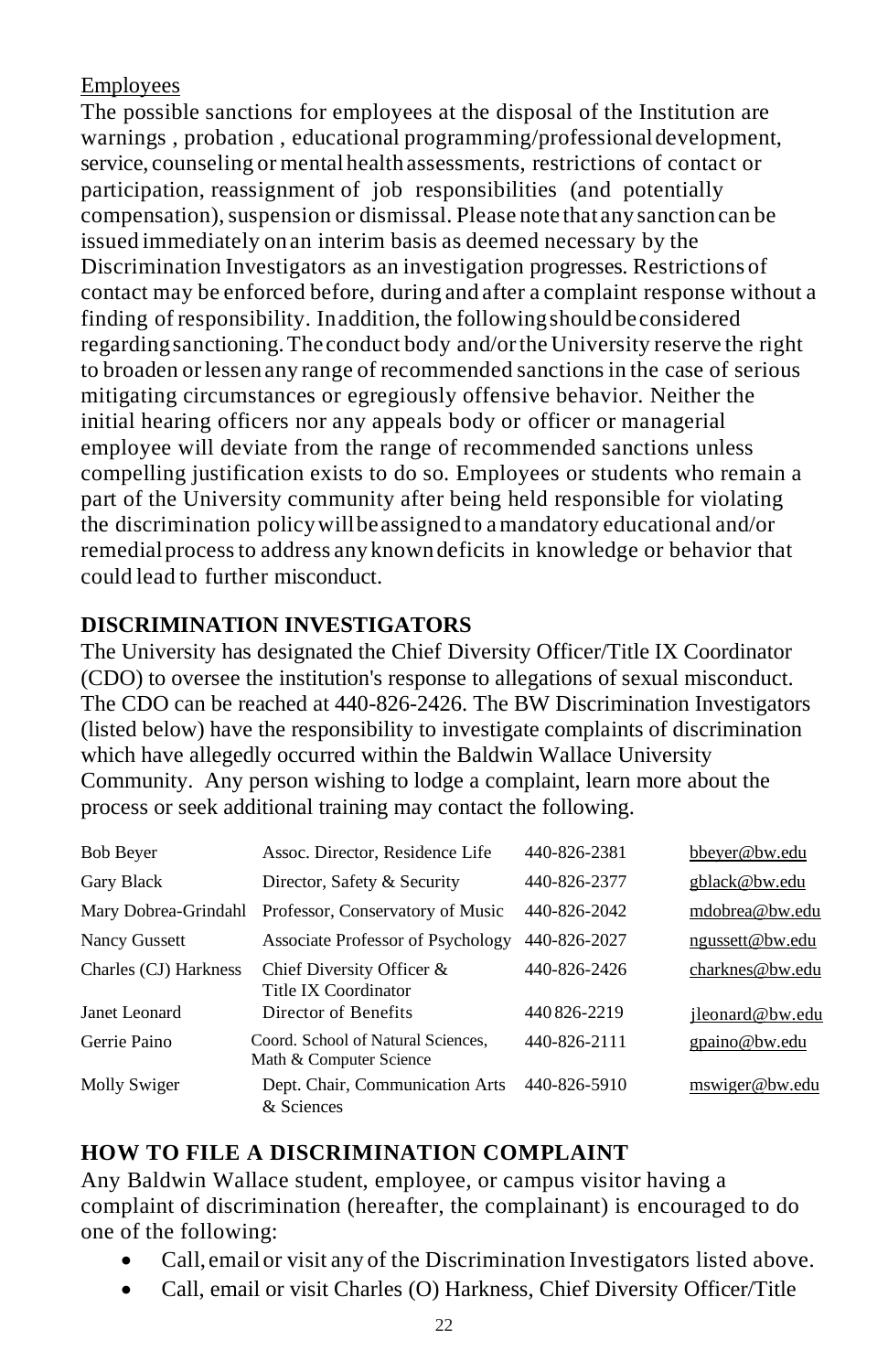IX Coordinator a[t charknes@bw.edu, a](mailto:charknes@bw.edu)t 440-826-2426 or in Bonds Administration Building Rm. 202C.

- Call or visit Safety and Security at 440-826-2000. Their 24 hours dispatch center is available for reporting any crime or misconduct.
- Callemail or visit the Assistant Dean of Students (Coordinates response to accusations ofsexual misconduct against students). The Student Affairs Office is located on the first floor of Bonds Administration Building and calls can be directed to (440) 826-2772.
- Submita report to the BW Bias Incident/Hate Crime Report found at my.bw.edu and click on Bias/Incident/Sexual Misconduct Report Form found under Campus Applications.
- BW employees may also choose to call, email, or visit the Human Resources office at [jleonard@bw.edu](mailto:jleonard@bw.edu) or 440-826-2220. The office is located on the second floor of Bonds Administration Building.

A report provided to any of these entities by a student, employee, witness, law enforcement agency or other person with knowledge of the alleged offense will initiate an official complaint and prompt an appropriate institutional response including notification to BW Safety and Security for appropriate consideration in the annual crime statistics report. BW will respond to all allegations of discrimination (regardless of source) of which it has notice. When discrimination investigators are in receipt of a complaint, they will ask for a written summary (unless already provided) andrefer promptly for resolution. The University will investigate all complaints of discrimination on a timely basis. Should one of the Discrimination Investigators be the respondent or the complainant, the University's Chief Diversity Officer/Title IX Administrator will assume procedural responsibility.

#### **RESOLUTION PROCESS**

After a discrimination complaint is filed, the Chief Diversity Officer/ Title IX Coordinator or other appropriate administrator will determine the most prudent means of resolution. Typically, when complaints are submitted in which the respondent is an administrator, faculty or staff member, Discrimination Investigators will be promptly assigned to the case. They may determine, after an investigation conducted on a standard of preponderance of the evidence (more likely than not), if a BW policy has been violated. If it is determined that a violation has occurred, their findings will then be referred to an administrative committee (atleast three persons) consisting of discrimination personnel and/or appropriate senior managers and/or Vice Presidents to determine appropriate sanctions. Investigations and any subsequent sanctioning will be conducted as quickly as possible with delays communicated with rationale to allparties.

If the respondent is a student, the matter will typically be referred to the Assistant Dean of Students who will coordinate response through the student conduct process. All student rights and responsibilities will be adhered to as listed in the Student Handbook. Please note that Baldwin Wallace University does not process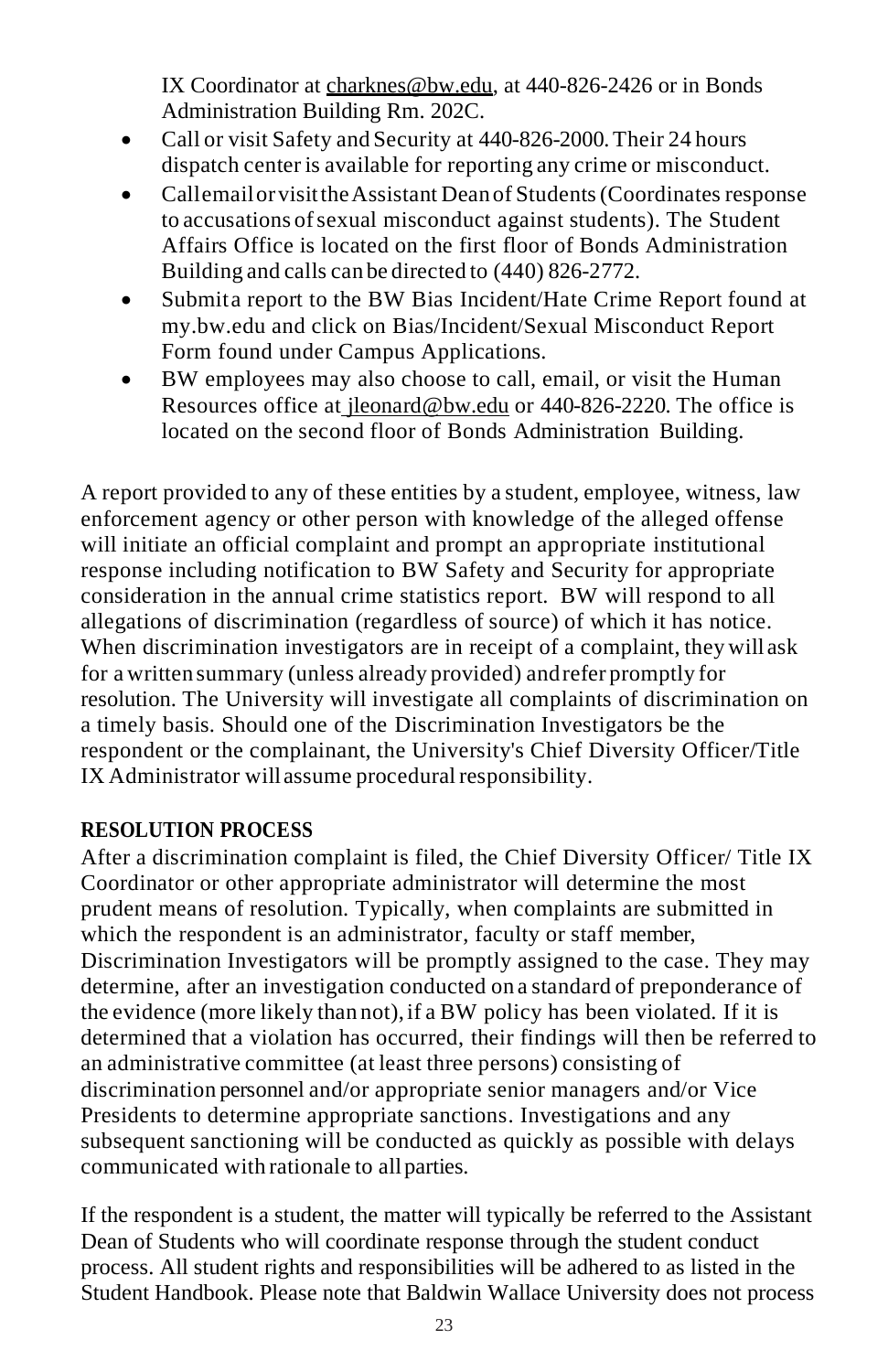allegations of sexual misconduct through mediation. More information about the Student Conduct process can be found in the Student Handbook.

#### **APPEALS**

Appealrightsfor both thecomplainant andrespondentincasesreferredtoStudent Conduct canbefound in the Student Handbook. For cases in which Discrimination Investigations took place, the following grounds willbe considered for appeal:

- The sanctions are thought to be disproportionate;
- Errors in process were so substantial that a fair process was denied to the complainant or respondent; or
- New and significant information which was not available/discoverable during the process is now available/ discoverable.

Both the complainant and the respondent have the right to a single appeal which should be submitted within five business days of the communication of outcomes of the investigation or other parties' appeal. The appeals body will be comprised of Discrimination Personnel not involved in previous stages of the process. They have the authority to:

- Affirm the original decision;
- Change sanctions:
- Overturn a decision: or
- Direct that the investigative phase be reopened.

#### **CONFIDENTIALITY**

Baldwin Wallace University will make every effort to ensure discretion in communicating facts related to investigations. Unfortunately, confidentiality cannot be promised during the investigation of a discrimination complaint. The University directs and expects all personnel involved in resolution to be discreet during proceedings. Information about a case is limited to those parties who have a legitimate need to know.Parties involved are advised to maintain discretion and not engage in public discussion of their cases. A breach of confidentiality that reaches the level of malicious intent (retaliation) may result in sanctions.

At BW, allegations of discrimination are taken very seriously. The President's Office willbekept apprised of the context and progress of allinvestigations unless a conflict exists. AllBW employees involved in the resolution of discrimination violations will proceed with careful discretion as it relates to the privacy of the involved parties.

The Department of Safety and Security has an obligation to report to the Berea Police Department any reported felony crimes, sexual assaults, hate crimes or any serious physicalinjury to victims, per Safety andSecurity's "Protocol between the City of Berea Police Department and the Baldwin Wallace University Department of Safety and Security." This agreement also calls for the Berea Police Department to report felony crimes, sexual assaults, hatecrimes or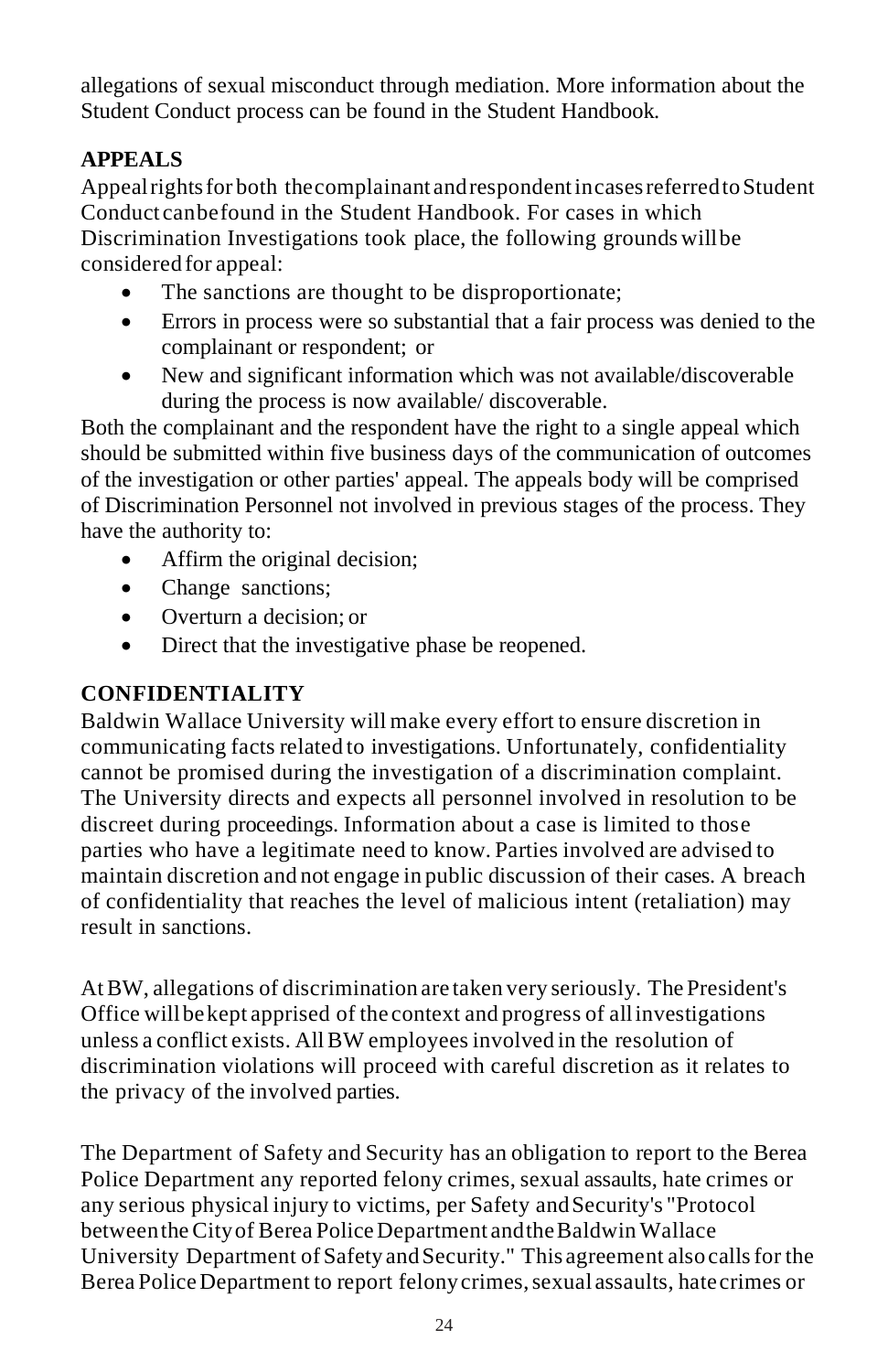any serious physical injury to victims in which the victims or accused are BW students to BW. When allegations are brought to the attention of the University by the Berea Police or other law enforcement agency, BW will engage the resolution process considering the wishes of the complainant andoverall campus safety.

Information provided to licensed Counseling, Health Center staff or Clergy who are acting in those respective roles will remain confidential to the fullest extent possible.

#### **BW EMPLOYEE DUTY TO REPORT**

If a student or BW employee reports sexual misconduct, the BW employee to whom such a complaint is conveyed (with the exception of licensed counselors, health care staff and clergy who are acting in those roles) has a duty to report that information to a Discrimination Investigator, the Assistant Dean of Students, the Chief Diversity Officer/Title IX Coordinator, or Human Resources. Subject to the policy's stated definition of sexual misconduct, if a BW employee believes that he or she has observed sexual misconduct by a student or employee, the BW employee should report that information to a Sexual Misconduct Investigator, the Director of Student Conduct, or the Chief Diversity Officer/Title IX Coordinator.

#### **EDUCATION**

The current BW Non-Discrimination Policy is published in the Student Handbook, the Faculty Handbook, the Employee Handbook, and the Baldwin Wallace University portal.Forthepurposes of prevention, the Diversity Affairs staff and Discrimination Investigators will coordinate campus-wide efforts to educate the BaldwinWallaceUniversity community in fostering aninclusive and equitable community. Inaddition,the following co-curricular and programmatic activities articulate the University's commitment to fostering a community of respect in which discrimination is not tolerated:

- "You Me and Diversity" mandatory program for all new students duringWeek of Welcome each fall.\*
- Target audience programming focused on diversity and inclusion in FYE classes, Greek organizations, diverse student organizations and other student organizations presented by University staff and community partners.
- Campus organization sponsored programming which celebrates diversity, raises awareness of issues which face the campus and world at large and educates the campus community.
- BW Diversity Dialogue series which provides a platform for the campus community to openly wrestle with diversity related topics of interest.
- BW Tier I Diversity and Inclusion training which focuses on BW's overall commitment to maintaining a community in which discrimination is not tolerated and gives an orientation to University policiesguiding the standards of behavior.\*\*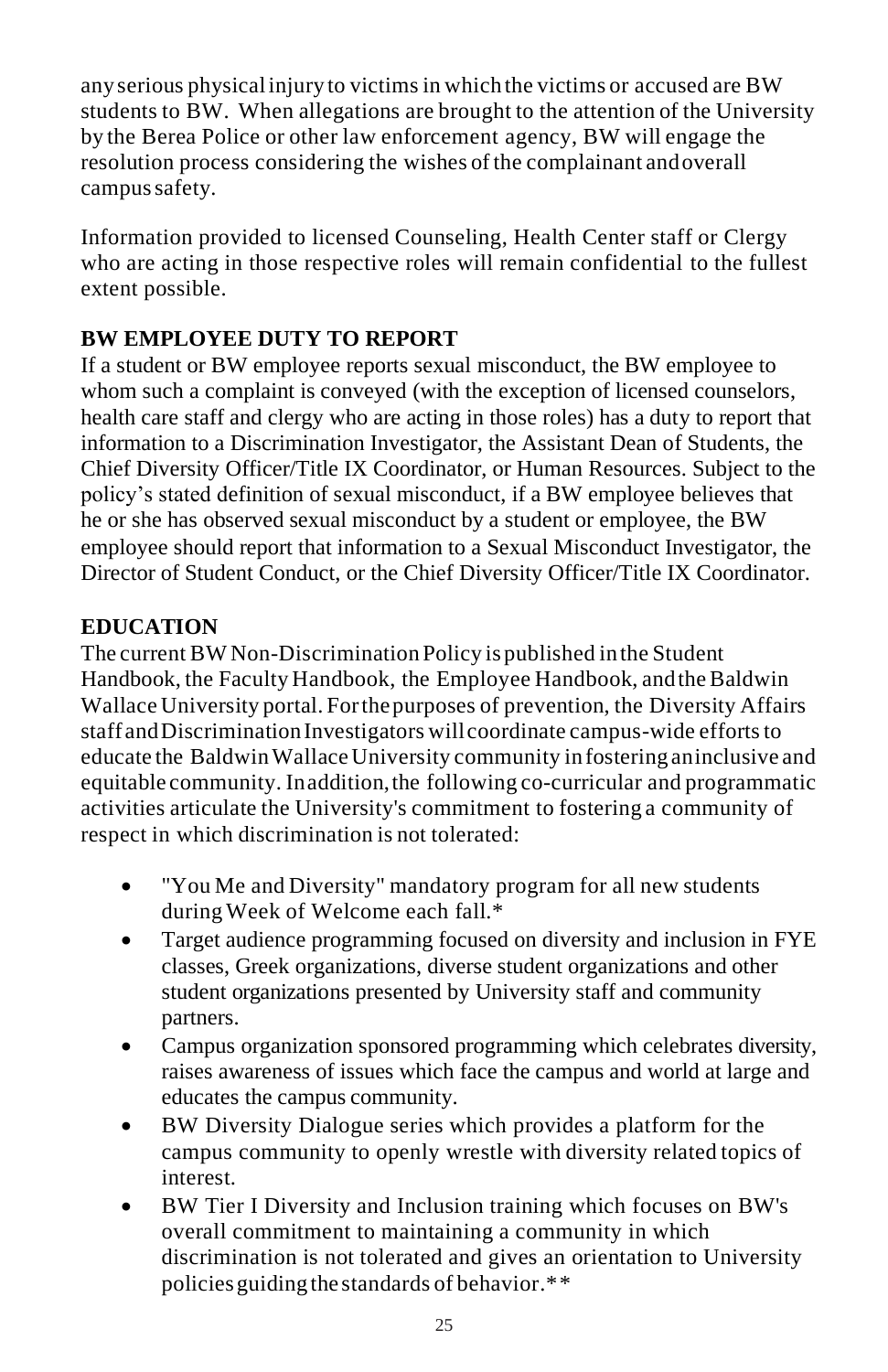- BW Tier II Diversity Training which will focus on advancing the cultural competence of University employees with a focus on those holding leadership positions.
- BW Tier Ill Diversity Training which will focus on expanding the cultural knowledge of students and employees by offering a venue to engage in concentrated inquiry into specific diversity domains.

#### *\*Denotes activities which are mandatory for all incoming University Students.*

*\*\*Denotes activity which is mandatory for all employees*

Diversity Affairs will develop and publish an annual report on bias incidents and hate crimes reported to the institution (without names) and their resolutions to share with the Baldwin Wallace University community.

# *Missing Student Procedure*

If there is reason to believe that a resident student is missing, call Safety and Security at 440-826-2336 or go to the Safety and Security Office immediately, regardless of the time of day or the day of the week. Safety and Security Officers will complete an information report and will immediately initiate an effort to locate the student.

Safety and Security will contact administrators of Student Affairs, Residence Life, the Business Office and Academic Affairs to collect information on the student's recent activity on campus (such as food purchases, card access, and class attendance). Safety and Security will also advise the Vice President of Student Affairs/Dean of Students that a student has been reported missing within 24 hours of being advised of the missing student.

Safety and Security will contact the Berea Police within 24 hours of determining that the student is missing. Safety and Security or Student Affairs may contact the family of the missing student to gather information. Baldwin Wallace will contact the custodial parent or guardian of a missing student who is under the age of 18 and not emancipated, within 24 hours of determining that the student is missing.

# *Emergency Contact Person Information*

Baldwin Wallace students have the option of listing a confidential emergency contact person when they complete their check-in information when registering online at the beginning of each semester. Only authorized campus officials and law enforcement officers, in furtherance of a missing person investigation, may have access to this information. Students can also contact the Office of Registration and Records at 440-826-2126 if they wish to list or change their emergency contact person information at any time. The student's emergency contact person will be contacted if campus administrators have determined that the resident student has been missing for more than 24 hours.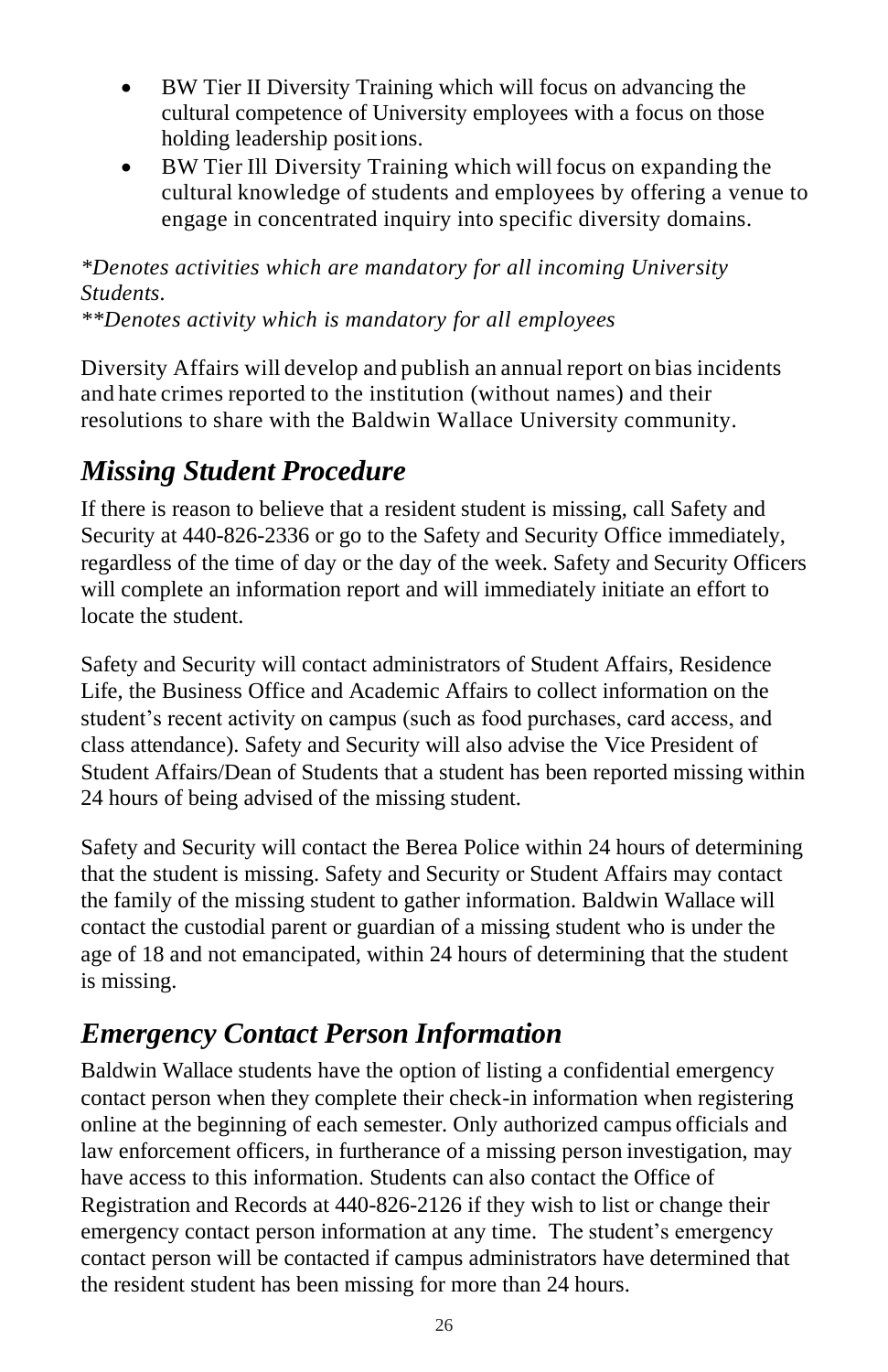# *Crime Reporting*

During the Academic year, the Department of Safety and Security produces a weekly media report summarizing criminal incidents, when a victim or other involved parties report the incident to Safety and Security. This report is submitted to The Exponent, BW's student newspaper, and is published at the discretion of the editors. There is a log of these summarized incidents available for public review, located at Safety and Security. Identifying information about suspects or victims is never included.

The Student Affairs Office, in conjunction with the Department of Safety and Security, will make timely warning reports to the campus community regarding certain crimes that represent a continuing threat to the campus community. In addition to being posted in public areas, this information may be distributed by text, electronic billboards, and/or electronic mail, and any other means available.

In accordance with the Campus Security Act, Baldwin Wallace University provides crime statistics and security information to current and prospective students and employees.

The Federal Department of Education requires all colleges and universities to submit their crime statistics by October 1 for the previous three years. These statistics include crimes that have taken place on campus, non-campus (Buildings and Grounds, the Community Outreach House in Cleveland, and BW at Corporate College East), and on neighboring public property (public streets, sidewalks, Coe Lake and the Cleveland Metro Parks).

Safety and Security Department serves as the "clearing house" in gathering crime data and judicial referrals from those with "significant responsibilities for students and campus activities." Residence Life, Student Affairs, and the Berea Police are the other departments to report incidents of crime, and on a daily basis, all are in contact with Safety and Security. In addition, an annual report is requested from the Berea Police Department, the Berea Fire Department, the Cleveland Police Department, the Cuyahoga County Community College Police Department, the Student Health Center, the Cleveland Metro Park Ranger Department, and Student Affairs. "Non-campus" facility administrators are also contacted annually for criminal incident information. All gathered information is then compared to minimize multiple postings, and then incorporated in the following statistical tables.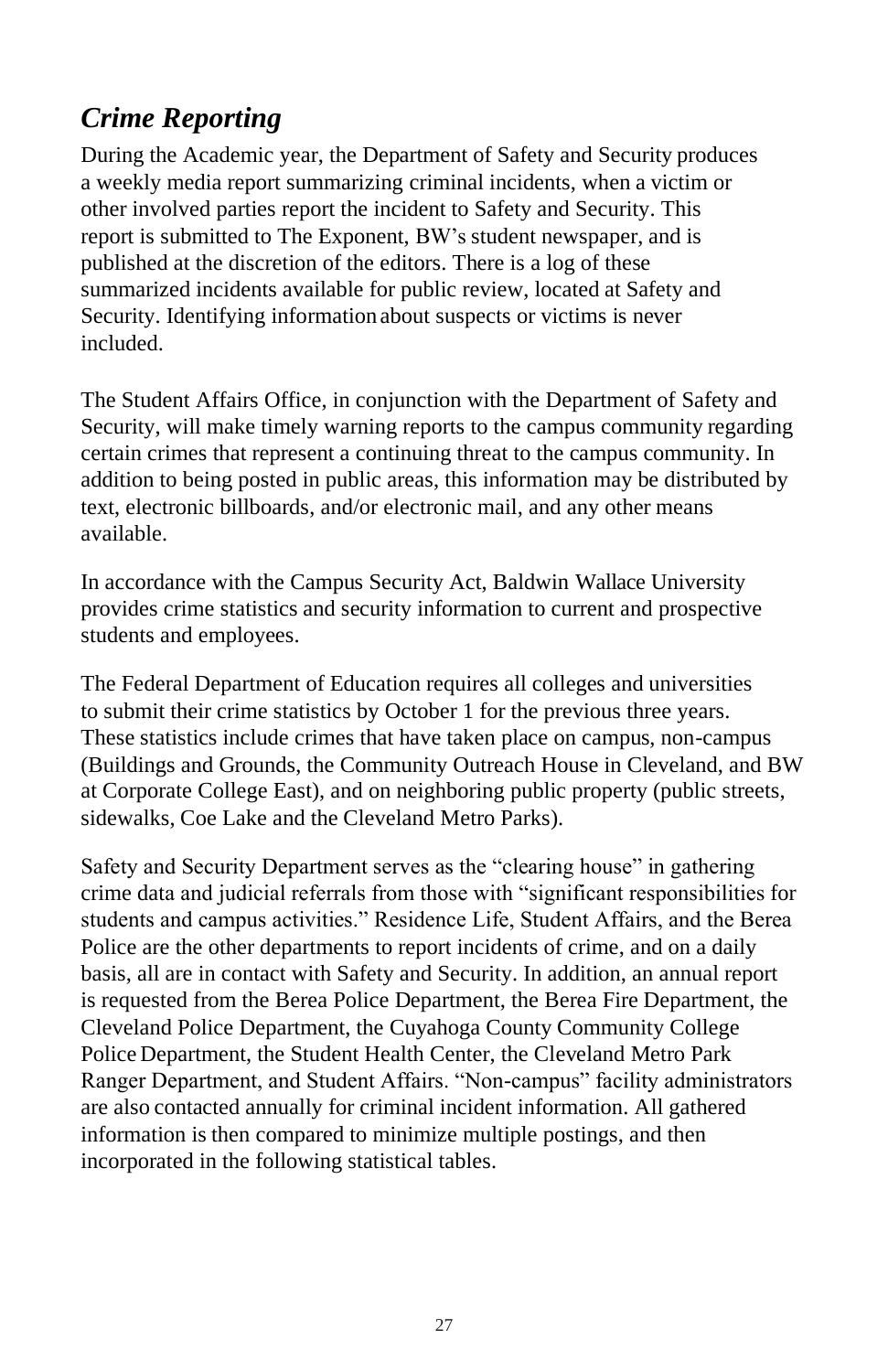### **CRIMINAL OFFENSES - MAIN CAMPUS**

|                                   | 2018           | 2019 | 2020          |
|-----------------------------------|----------------|------|---------------|
| Murder/Non-negligent Manslaughter | 0              | 0    | $\Omega$      |
| Negligent Manslaughter            | $\theta$       | 0    | 0             |
| Sexual Assault: Rape              | 6              | 5    | $\mathcal{L}$ |
| Sexual Assault: Fondling          | 12             | 2    | 1             |
| Sexual Assault: Incest            | 0              | 0    | 0             |
| Sexual Assault: Statutory Rape    | 0              | 0    | 0             |
| Domestic Violence                 | $\Omega$       | 0    | 1             |
| Dating Violence                   | $\overline{2}$ | 6    | 0             |
| Stalking                          | 3              | 1    | 1             |
| Robbery                           | $\Omega$       | 0    | 0             |
| <b>Aggravated Assault</b>         | 0              | 0    | 0             |
| <b>Burglary</b>                   | 0              | 0    | 0             |
| Motor Vehicle Theft               | $\Omega$       | 0    | 1             |
| Arson                             | 0              | 0    | $\mathcal{O}$ |

#### The following criminal offenses occurred **ON CAMPUS:**

The following criminal offenses occurred **ON CAMPUS IN A RESIDENCEHALL:**

|                                   | 2018     | 2019           | 2020     |
|-----------------------------------|----------|----------------|----------|
| Murder/Non-negligent Manslaughter | 0        | 0              | 0        |
| Negligent Manslaughter            | 0        | 0              | 0        |
| Sexual Assault: Rape              | 1        | $\mathfrak{D}$ | 1        |
| Sexual Assault: Fondling          | 7        | 1              | 1        |
| <b>Sexual Assault: Incest</b>     | $\Omega$ | $\Omega$       | $\Omega$ |
| Sexual Assault: Statutory Rape    | 0        | 0              | 0        |
| Domestic Violence                 | $\Omega$ | 0              | 1        |
| <b>Dating Violence</b>            | 1        | $\overline{5}$ | 0        |
| Stalking                          | 0        | 1              | 1        |
| Robbery                           | $\Omega$ | 0              | $\Omega$ |
| <b>Aggravated Assault</b>         | $\Omega$ | 0              | 0        |
| <b>Burglary</b>                   | $\theta$ | $\Omega$       | $\Omega$ |
| Motor Vehicle Theft               | 0        | 0              | 0        |
| Arson                             | 0        | 0              |          |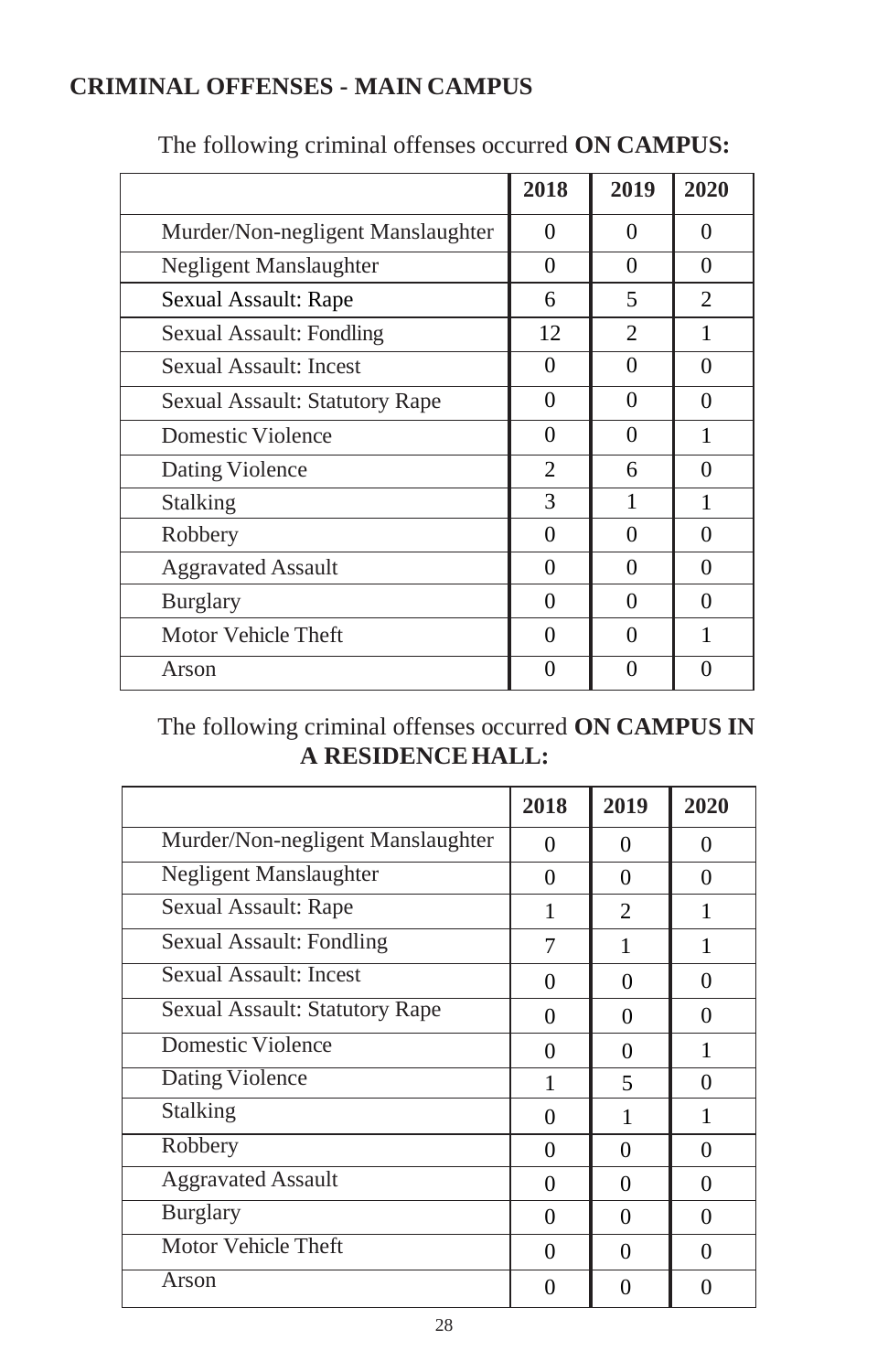|                                   | 2018     | 2019              | 2020         |
|-----------------------------------|----------|-------------------|--------------|
| Murder/Non-negligent Manslaughter | $\theta$ | 0                 | 0            |
| Negligent Manslaughter            | $\Omega$ | 0                 | 0            |
| Sexual Assault: Rape              | 2        | $\Omega$          | $\Omega$     |
| Sexual Assault: Fondling          | 0        | 0                 | $\theta$     |
| Sexual Assault: Incest            | $\Omega$ | $\Omega$          | 0            |
| Sexual Assault: Statutory Rape    | 0        | 0                 | $\mathbf{0}$ |
| Domestic Violence                 | 0        | 0                 | 0            |
| Dating Violence                   | $\Omega$ | 0                 | ∩            |
| Stalking                          | 0        | 0                 | $\Omega$     |
| Robbery                           | $\theta$ | 0                 | 0            |
| <b>Aggravated Assault</b>         | 0        | 0                 | 0            |
| <b>Burglary</b>                   | $\Omega$ | 0                 | 0            |
| Motor Vehicle Theft               | 0        | 0                 | $\Omega$     |
| Arson                             | 0        | $\mathbf{\Omega}$ |              |

#### The following criminal offenses occurred in **NON-CAMPUS BUILDINGS:**

# The following criminal offenses occurred on

### **PUBLIC PROPERTY:**

|                                   | 2018           | 2019     | 2020           |
|-----------------------------------|----------------|----------|----------------|
| Murder/Non-negligent Manslaughter | $\Omega$       | 0        | 0              |
| Negligent Manslaughter            | 0              | 0        | $\Omega$       |
| Sexual Assault: Rape              | 0              | 0        | 0              |
| Sexual Assault: Fondling          | 0              | 0        | $\theta$       |
| Sexual Assault: Incest            | 0              | 0        | 0              |
| Sexual Assault: Statutory Rape    | 0              | 0        | 0              |
| Domestic Violence                 | 1              |          | 0              |
| Dating Violence                   | $\Omega$       | $\Omega$ | ∩              |
| <b>Stalking</b>                   | 0              | 0        | 0              |
| Robbery                           | 1              | 0        | $\mathfrak{D}$ |
| <b>Aggravated Assault</b>         | $\theta$       | 0        | ∩              |
| <b>Burglary</b>                   | $\Omega$       | $\Omega$ | 0              |
| Motor Vehicle Theft               | $\mathfrak{D}$ | 0        |                |
| Arson                             | 0              | 0        |                |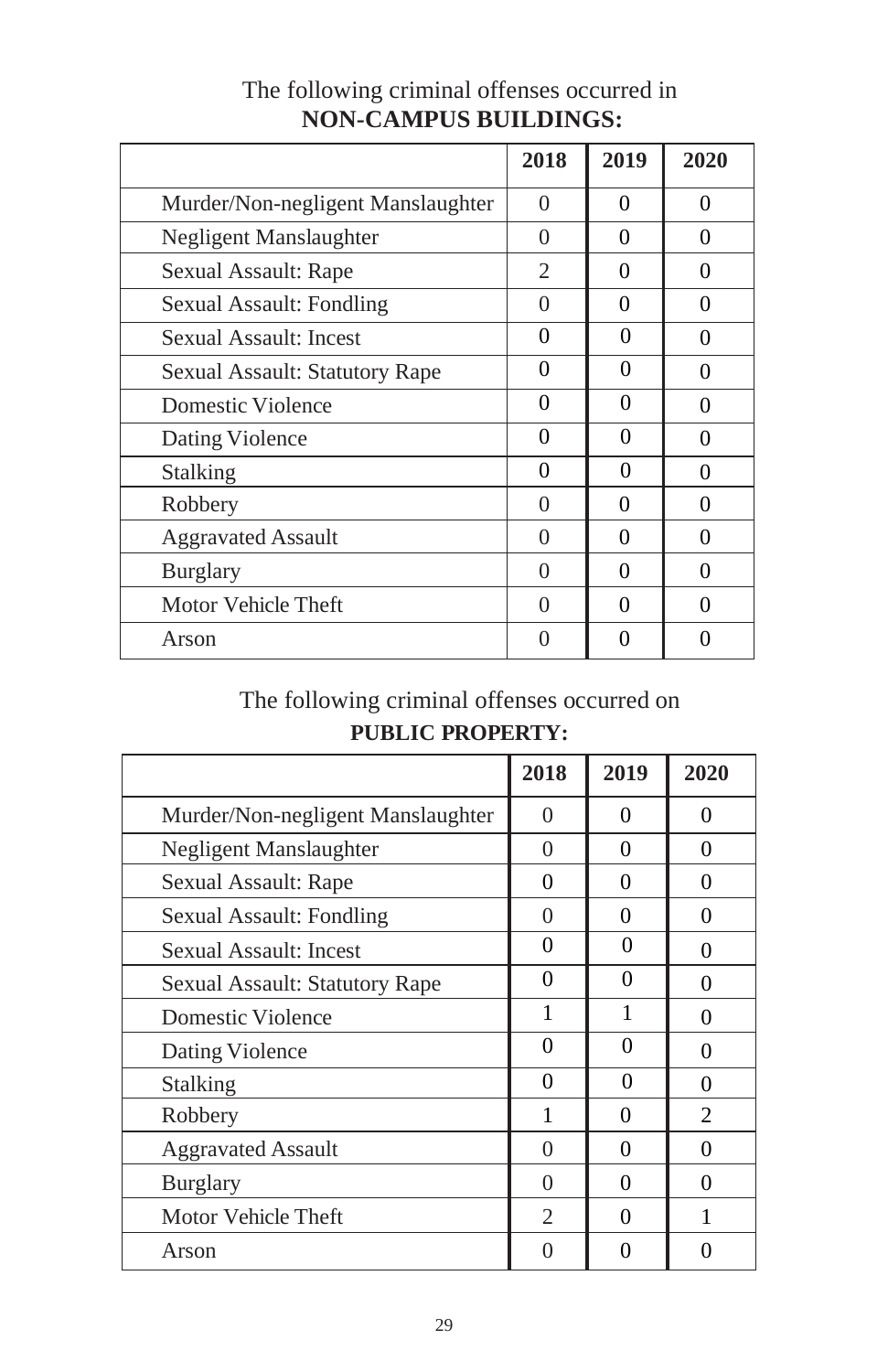#### **ARRESTS**

#### **On Campus:**

|                            | 2018 | 2019 | 2020 |
|----------------------------|------|------|------|
| Liquor Law Violations      |      |      |      |
| Drug Abuse Violations      |      |      |      |
| <b>Weapons Possessions</b> |      |      |      |

#### **On Campus in a Residence Hall:**

|                            | 2018 | 2019 | 2020 |
|----------------------------|------|------|------|
| Liquor Law Violations      |      |      |      |
| Drug Abuse Violations      |      |      |      |
| <b>Weapons Possessions</b> |      |      |      |

#### **Non-Campus Buildings:**

|                            | 2018 | 2019 | 2020 |
|----------------------------|------|------|------|
| Liquor Law Violations      |      |      |      |
| Drug Abuse Violations      |      |      |      |
| <b>Weapons Possessions</b> |      |      |      |

#### **On Public Property:**

|                            | 2018 | 2019 | 2020 |
|----------------------------|------|------|------|
| Liquor Law Violations      |      |      |      |
| Drug Abuse Violations      |      |      |      |
| <b>Weapons Possessions</b> |      |      |      |

### **DISCIPLINARY ACTIONS/JUDICIALREFERRALS**

#### **On Campus:**

|                              | 2018 | 2019 | 2020 |
|------------------------------|------|------|------|
| <b>Liquor Law Violations</b> | 167  | 129  | 19   |
| Drug Abuse Violations        | 59   | 46   |      |
| <b>Weapons Possessions</b>   |      |      |      |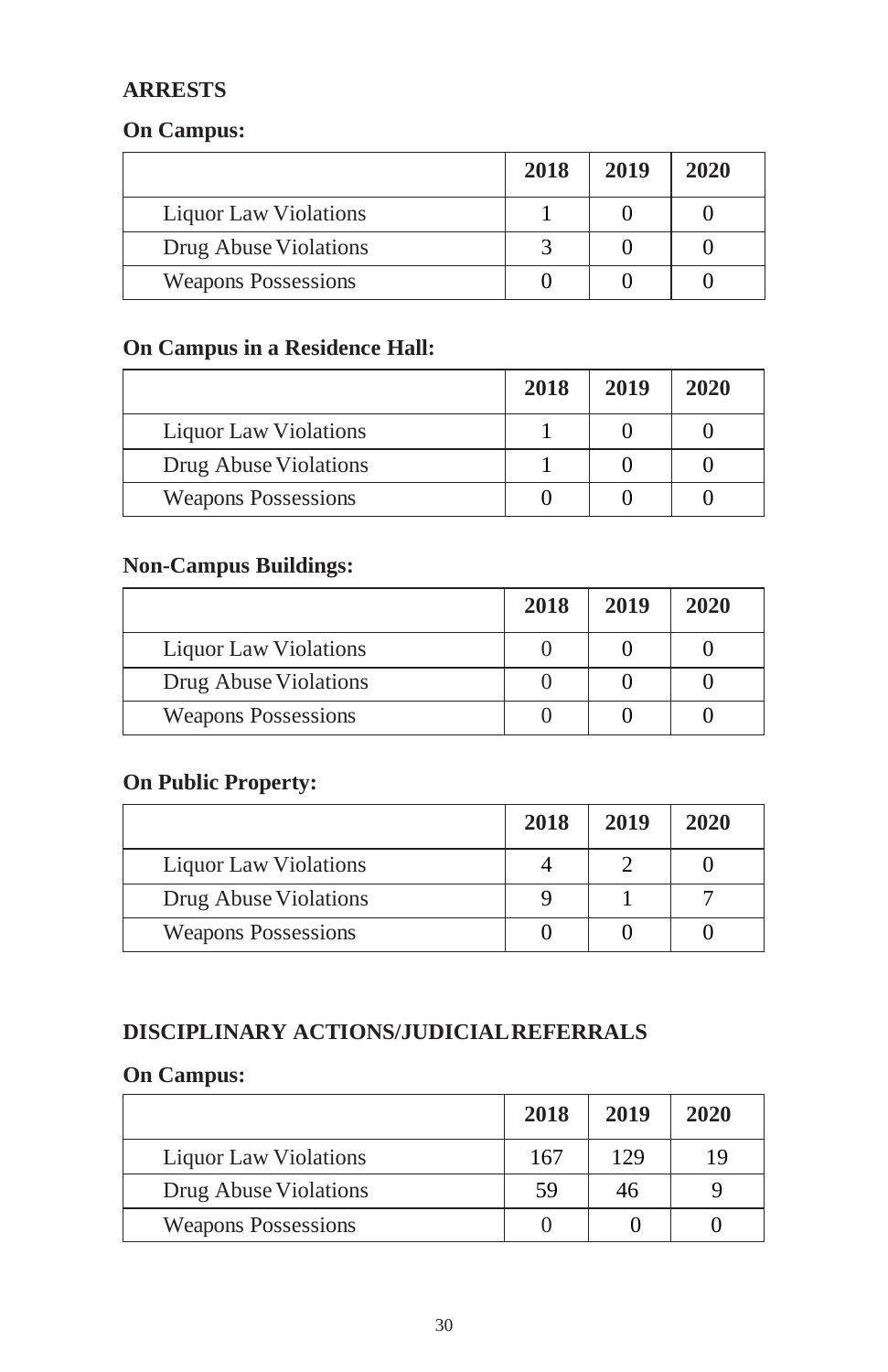|                            | 2018 | 2019 | 2020 |
|----------------------------|------|------|------|
| Liquor Law Violations      | 167  | 129  | 19   |
| Drug Abuse Violations      | 59   | 46   |      |
| <b>Weapons Possessions</b> |      |      |      |

#### **On Campus in a Residence Hall:**

#### **Non-Campus Buildings:**

|                              | 2018 | 2019 | 2020 |
|------------------------------|------|------|------|
| <b>Liquor Law Violations</b> |      |      |      |
| Drug Abuse Violations        |      |      |      |
| <b>Weapons Possessions</b>   |      |      |      |

#### **On Public Property:**

|                            | 2018 | 2019 | 2020 |
|----------------------------|------|------|------|
| Liquor Law Violations      |      | 13   |      |
| Drug Abuse Violations      |      |      |      |
| <b>Weapons Possessions</b> |      |      |      |

*Baldwin Wallace University owns several houses and apartment buildings, within its 20-block area, to house students. These are considered on-campus residence halls. The Community Outreach house in Cleveland is considered a non-campus residence. Buildings and Grounds at 400 Rocky River Drive is considered a non-campusfacility.*

*The Cleveland MetroParks have park property that is within a onemile radius of Baldwin Wallace University, which is utilized by the Baldwin Wallace community. Therefore, Cleveland MetroParks crime statistics have been included in the "Public Property" sections of Baldwin Wallace University's crime statistics for the years of 2018, 2019, and 2020.. Coe Lake Park, located in the City of Berea, also is within one mile of campus. Therefore, the Coe Lake Park statistics have also been included in thePublic Property statistics.*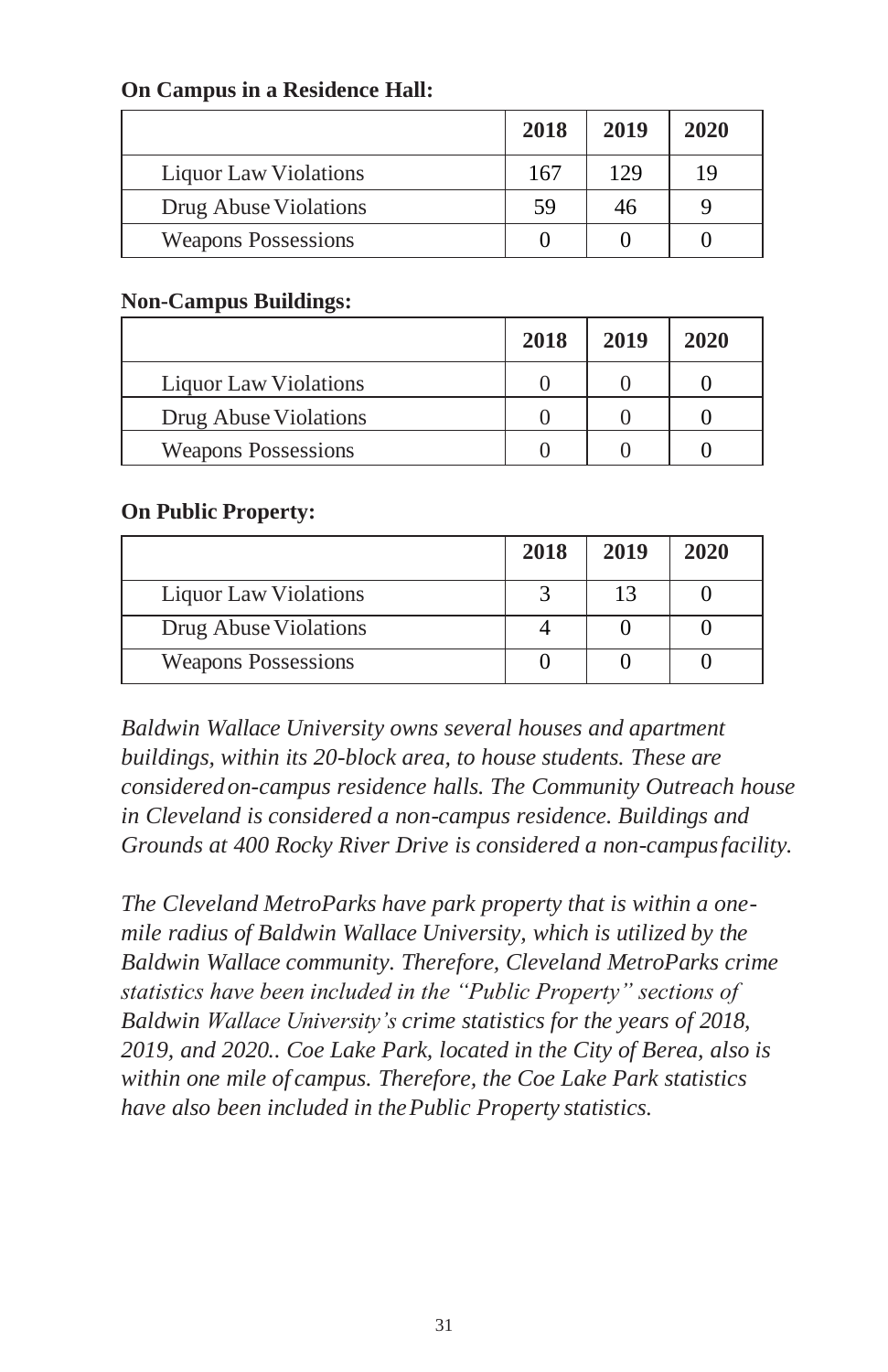### **Hate Crimes**

In 2018, BW experienced one instance of intimidation based on race.

In 2019, BW had no instances qualifying as hate crimes.

In 2020, BW had no instances qualifying as hate crimes.

### **Residence Hall Fire Statistics**

#### **2018:**

Baldwin Wallace had one incident under this category; a small electrical fire in a residence hall which was immediately extinguished.

#### **2019:**

Baldwin Wallace had one incident under this category; lightning struck a residence hall roof which caused attic insulation to smolder and burn. The Berea Fire Department extinguished the fire.

#### **2020:**

Baldwin Wallace had no incidents under this category.

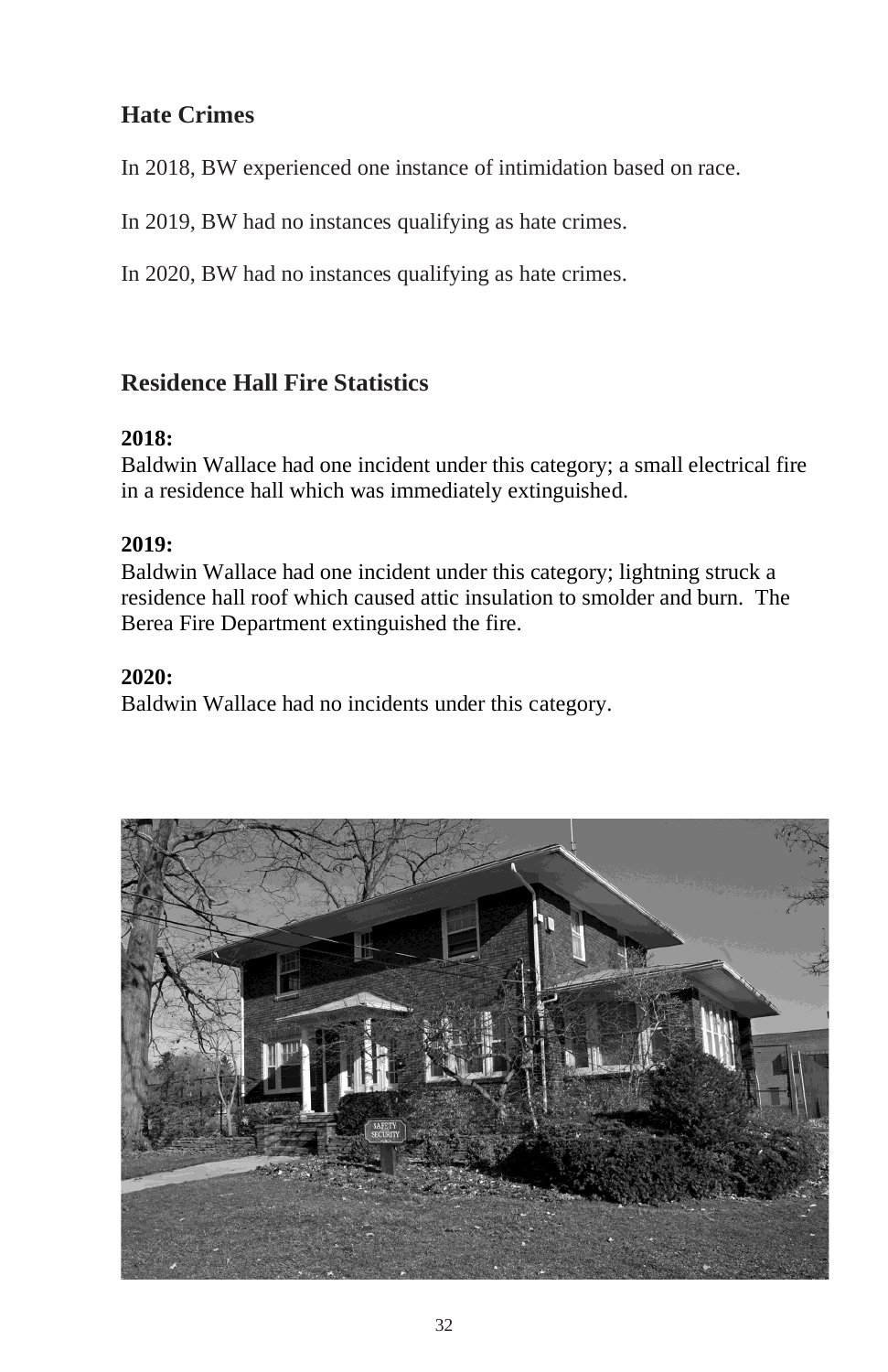### *Vehicle Assists*

Should you, while on campus or on an adjacent street, accidentally lock your keys in your vehicle, or if you need a battery jump-start, call 440-826-2336. An officer will be dispatched to your location to assist you with these problems. There is no charge for this service.

### *Student Auxiliary Staff*

The Department of Safety and Security maintains a student auxiliary staff of approximately twenty-five. This staff includes student auxiliaries who assist in patrolling the campus grounds and providing escorts, as well as student dispatchers who relay requests for service, and monitor the actions of officers as they patrol the campus. Senior student auxiliaries assist with the training and supervision of their coworkers.

Any student interested in employment with the Department is encouraged to contact the Student Employment Center to apply for a position any time during the year. All students are welcome to apply regardless of their major or career interest.

### *Personal Responsibility*

The Department of Safety and Security is committed to maintaining a safe and secure environment for the entire community. However, safety and security is everyone's responsibility. By practicing safety, using common sense and taking advantage of the services offered by the Department of Safety and Security, you can reduce risks and help to ensure a safe campus environment.